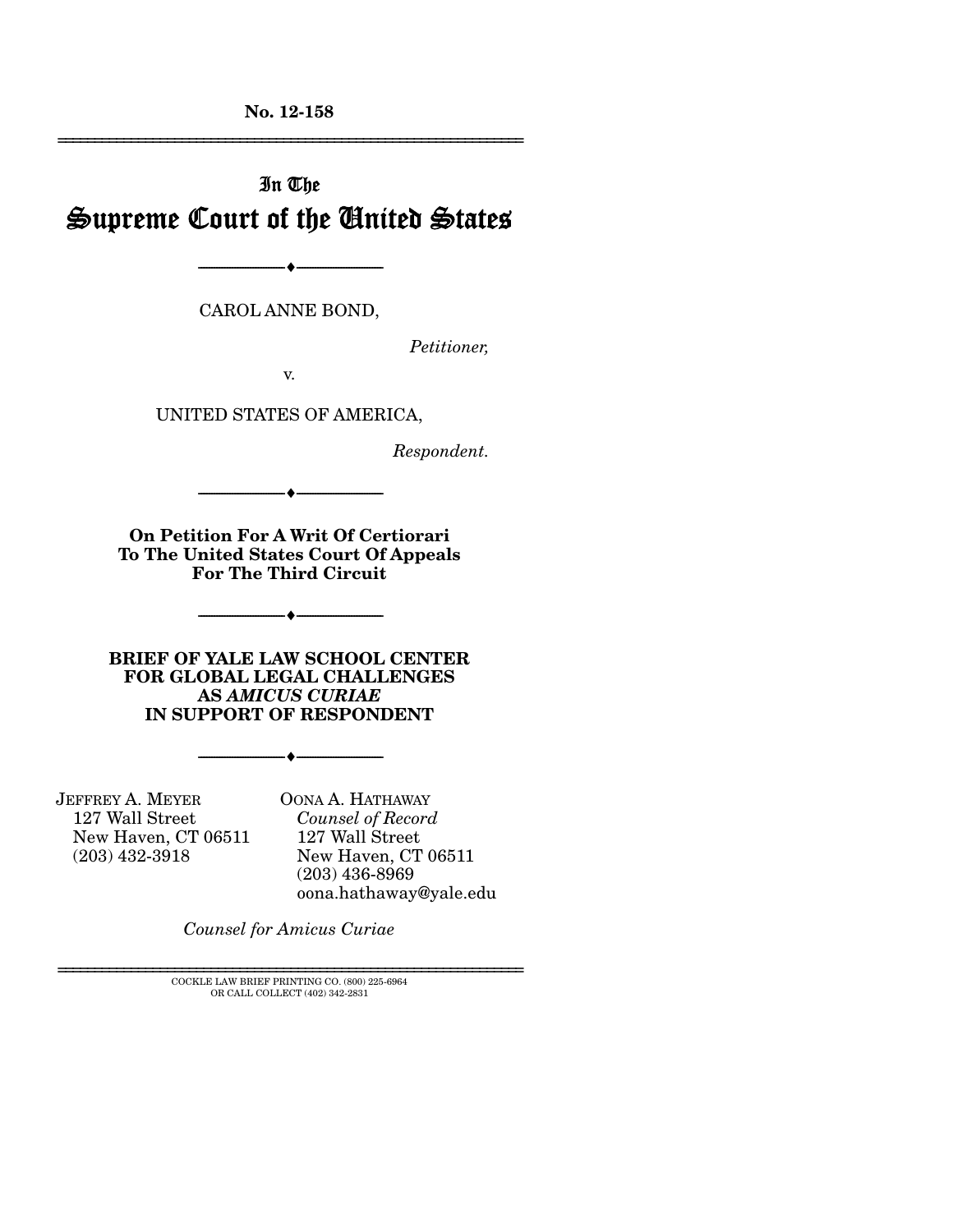# TABLE OF CONTENTS

|                                                                                                                                                                                                  | iii            |
|--------------------------------------------------------------------------------------------------------------------------------------------------------------------------------------------------|----------------|
| INTEREST OF THE AMICUS CURIAE                                                                                                                                                                    | $\mathbf{1}$   |
| SUMMARY OF ARGUMENT                                                                                                                                                                              | $\overline{2}$ |
|                                                                                                                                                                                                  | $\overline{4}$ |
| IT IS LONG-SETTLED THAT THE TREA-<br>I.<br>TY POWER PERMITS THE FEDERAL<br>GOVERNMENT TO MAKE AND EN-<br>FORCE TREATIES ON MATTERS BE-<br>YOND THE ENUMERATED POWERS OF<br>CONGRESS IN ARTICLE I | 4              |
| A. The Constitution Creates a Unified<br>and Effective Treaty Power                                                                                                                              | $\overline{4}$ |
| Congress Has Authority to Implement<br>В.<br>Treaties to the Full Extent of the Na-<br>tional Government's Treaty Power                                                                          | 8              |
| FRAMERS INSTITUTED MANY<br>II.<br>THE<br>CHECKS ON THE TREATY POWER<br>THAT CONTINUE TO EFFECTIVELY<br>PROTECT FEDERALISM VALUES                                                                 | 13             |
| A. The Constitution Places Structural,<br>Political, Diplomatic, and Rights-<br>Protecting Checks on the Treaty                                                                                  | 13             |
|                                                                                                                                                                                                  | 13             |
| 2.                                                                                                                                                                                               | 15             |
| 3.                                                                                                                                                                                               | 16             |
|                                                                                                                                                                                                  |                |
| Rights-Protecting Checks<br>4.                                                                                                                                                                   | 18             |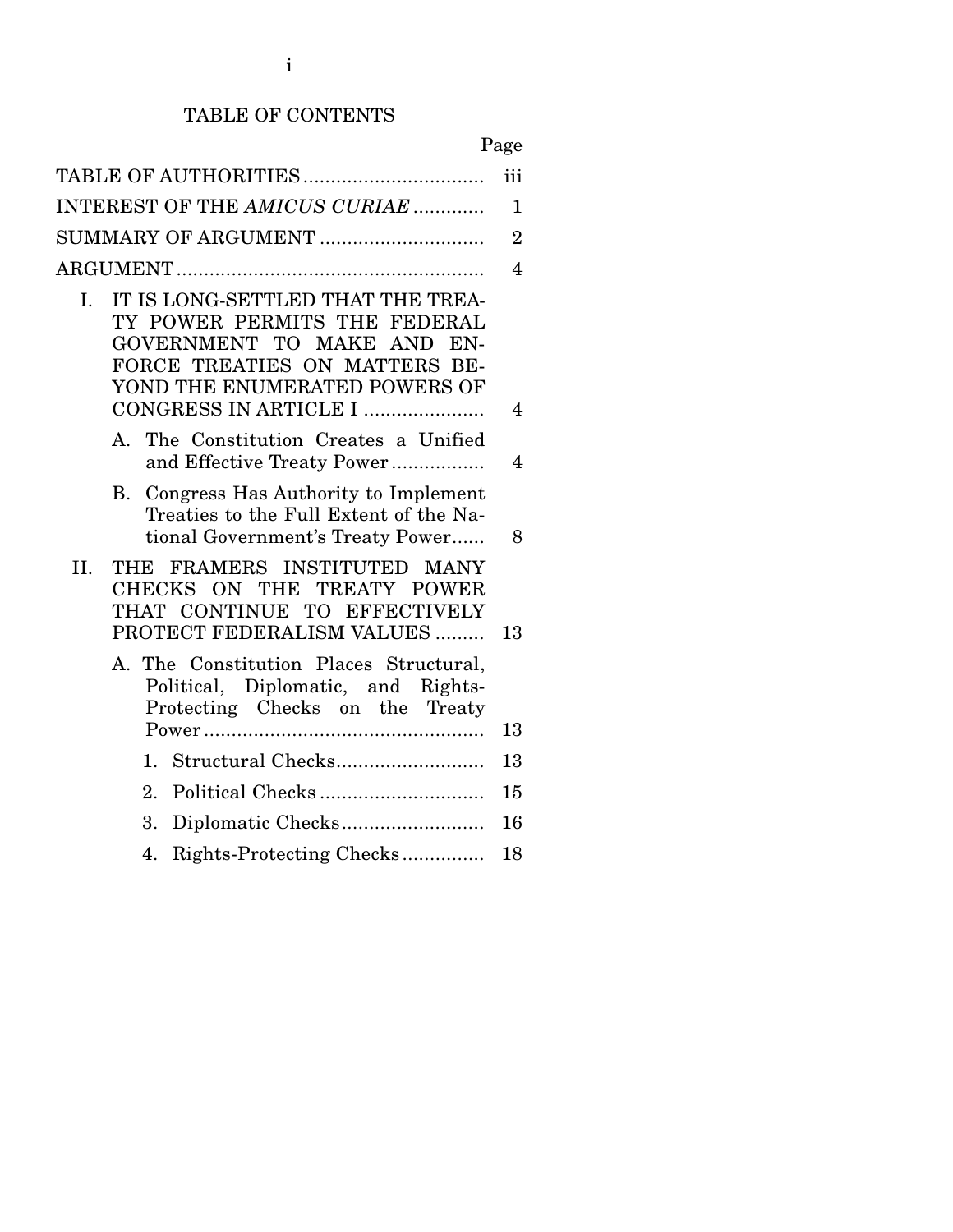# TABLE OF CONTENTS – Continued

|                                                                                                            | Page |
|------------------------------------------------------------------------------------------------------------|------|
| B. The Existing Checks on the Treaty<br><b>Power Effectively Protect Federalism</b>                        | 19   |
| 1. Article II Treaties Make Up a Van-<br>ishingly Small Portion of U.S. In-                                | -20  |
| 2. The Political Branches Address<br>Federalism Concerns by Modifying                                      | 23   |
| 3. The United States Ordinarily Ac-<br>commodates Federalism Values by<br>Tempering Its Enforcement Strat- | 25   |
|                                                                                                            | 26   |

ii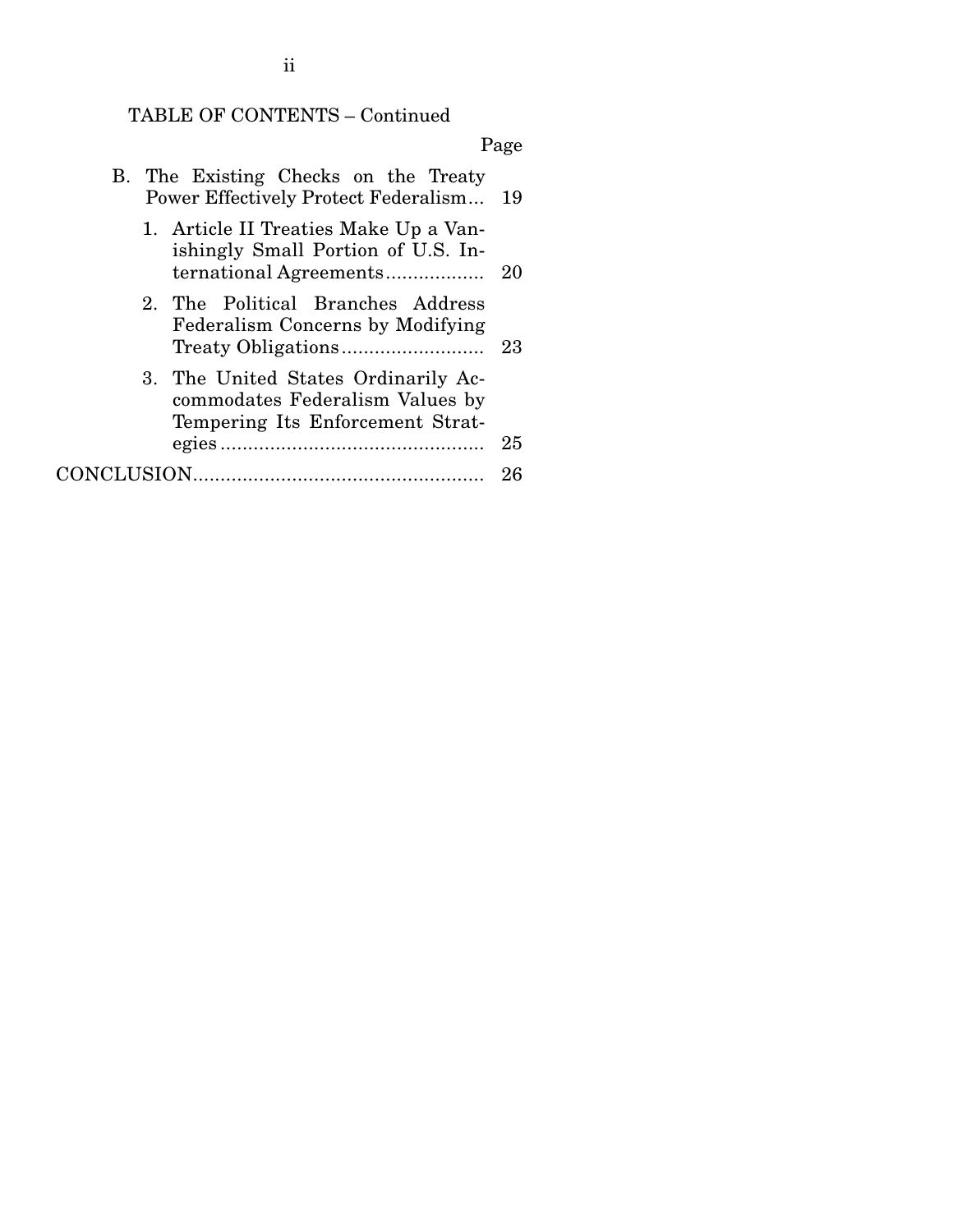# Page

# CASES

| Asakura v. City of Seattle, 265 U.S. 332 (1924)10                                               |
|-------------------------------------------------------------------------------------------------|
| Charles T. Main Int'l, Inc. v. Khuzestan Water<br>& Power Auth., 651 F.2d 800 (1st Cir. 1981)19 |
| De Geofroy v. Riggs, 133 U.S. 258 (1890)10, 11, 18                                              |
| In re Aircrash in Bali, Indonesia on April 22,<br>1974, 684 F.2d 1301 (9th Cir. 1982)19         |
|                                                                                                 |
| Missouri v. Holland, 252 U.S. 416 (1920) passim                                                 |
|                                                                                                 |
| Plaster v. United States, 720 F.2d 340 (4th Cir.                                                |
| Regan v. Time, Inc., 468 U.S. 641 (1984) 15                                                     |
|                                                                                                 |
| Santovincenzo v. Egan, 284 U.S. 30 (1931)10                                                     |
| United States v. Five Gambling Devices, 346                                                     |
| United States v. Lara, 541 U.S. 193 (2004) 10                                                   |
|                                                                                                 |

## **STATUTES**

|  | Chemical Weapons Convention Implementa- |
|--|-----------------------------------------|

| tion Act of 1998, Pub. L. No. 105-277, 112 |  |  |
|--------------------------------------------|--|--|
|                                            |  |  |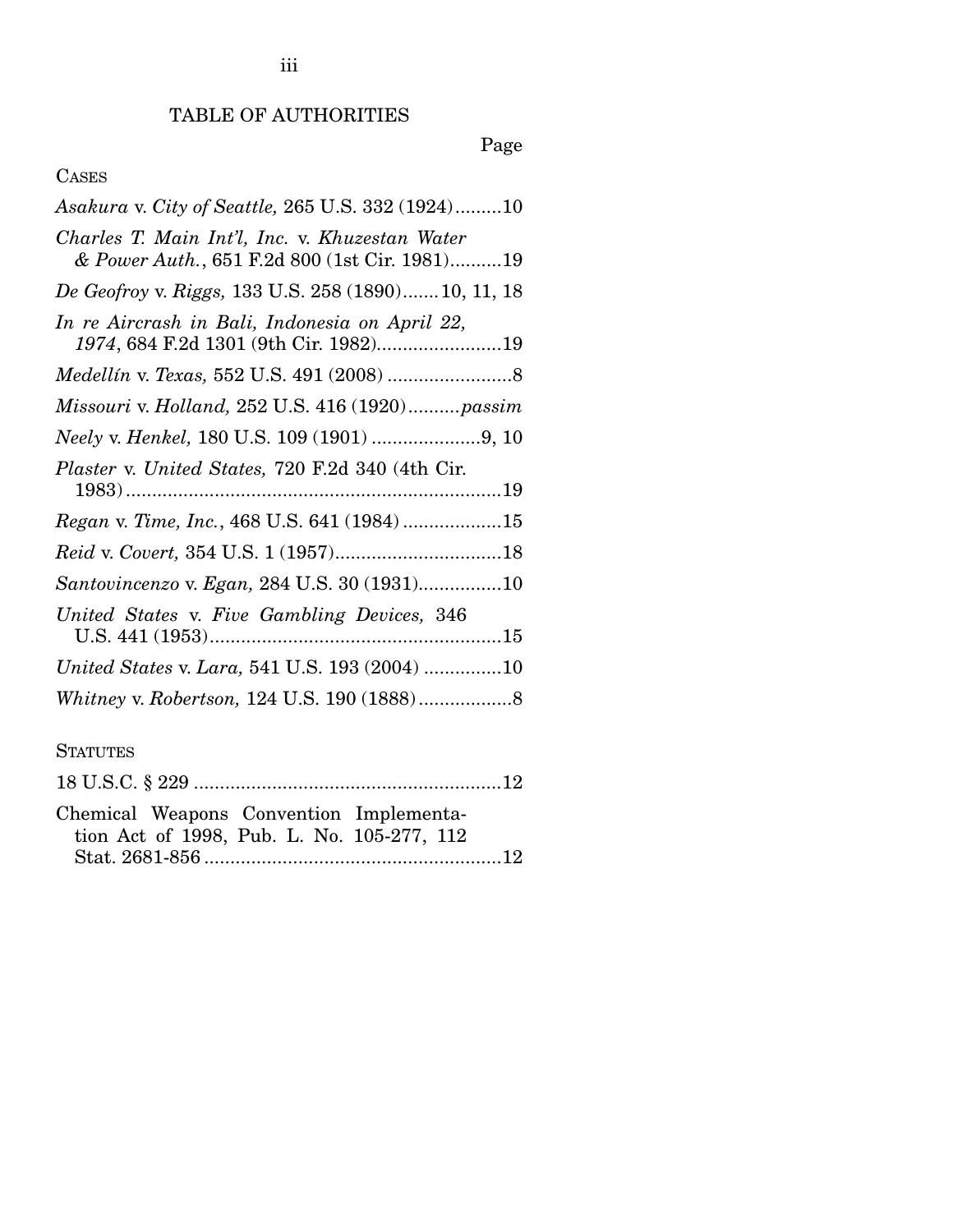iv

## TABLE OF AUTHORITIES – Continued

Page

CONSTITUTIONAL PROVISIONS

## **TREATIES**

| Convention Against Torture and Other Cruel,<br>Inhuman, or Degrading Treatment or Pun-<br>ishment, Dec. 10, 1984, S. Treaty Doc. No.                                                |
|-------------------------------------------------------------------------------------------------------------------------------------------------------------------------------------|
| Convention on the Prohibition of the Develop-<br>ment, Production, Stockpiling and Use of<br>Chemical Weapons and on Their Destruction,<br>opened for signature Jan. 13, 1993, 1974 |
| International Convention on the Elimination of<br>All Forms of Racial Discrimination, June 21,                                                                                      |
| International Covenant on Civil and Political<br>Rights, Apr. 2, 1992, S. Treaty Doc. No. 95-2023                                                                                   |
| Protocol Relating to the Status of Refugees,<br>Jan. 31, 1967, 19 U.S.T. 6223, 606 U.N.T.S.                                                                                         |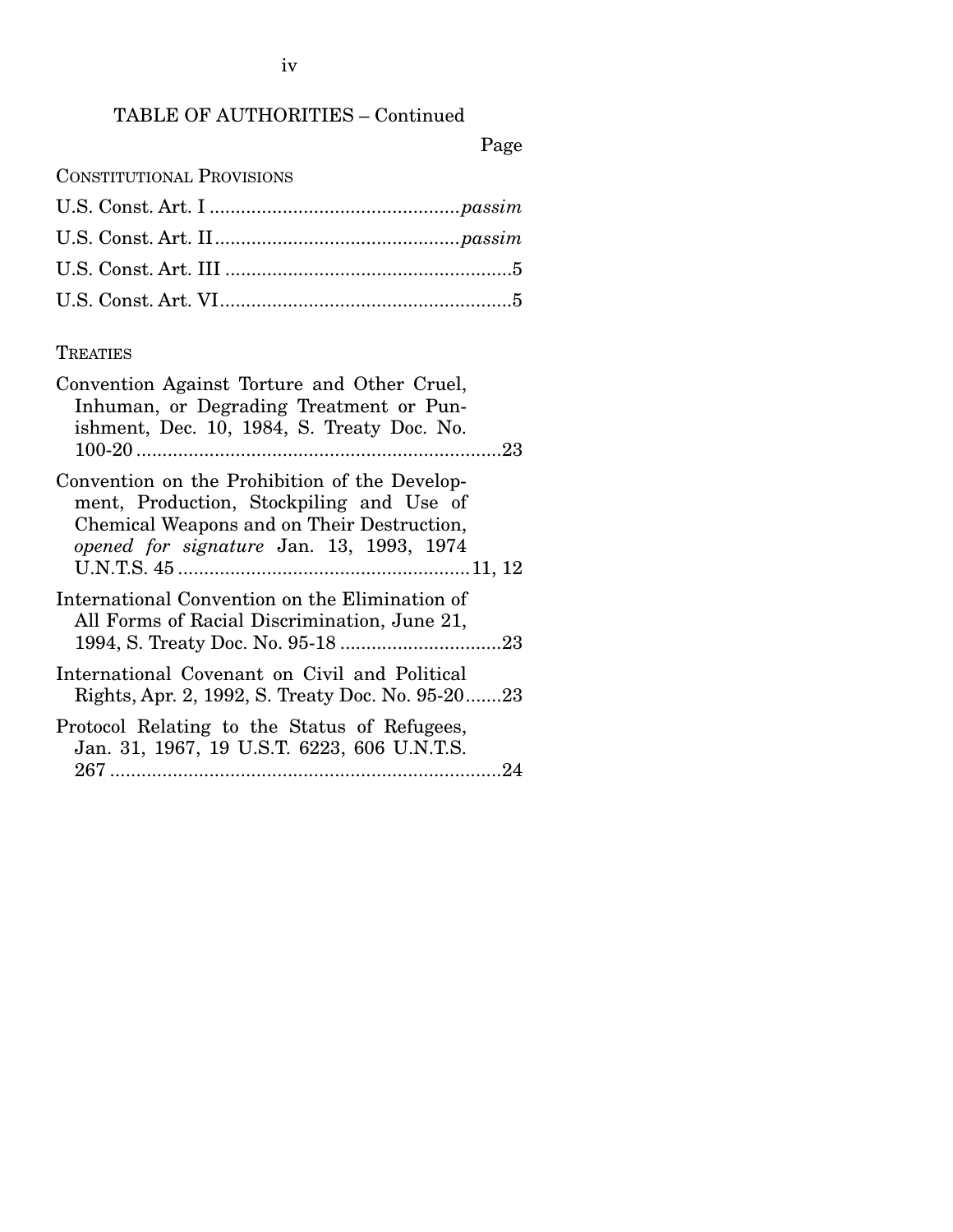# TABLE OF AUTHORITIES – Continued

Page

| United Nations Treaty Collection, United Nations |
|--------------------------------------------------|
| Convention to Combat Desertification, http://    |
| treaties.un.org/Pages/ShowMTDSGDetails.aspx?     |
| src=UNTSONLINE&tabid=2&mtdsg_no=XX               |
| VII-10&chapter=27⟨=en#EndDec24                   |
|                                                  |

## OTHER AUTHORITIES

| Akhil Amar, America's Constitution: A Biog-                                                                                                          |
|------------------------------------------------------------------------------------------------------------------------------------------------------|
| Christian L. Wiktor, Treaties Submitted to the<br>United States Senate: Legislative History,                                                         |
| Curtis A. Bradley & Jack L. Goldsmith, Trea-<br>ties, Human Rights, and Conditional Con-                                                             |
| David M. Golove, Treaty-Making and the<br>Nation: The Historical Foundations of the<br>Nationalist Conception of the Treaty Power,                   |
| Duane Tananbaum, The Bricker Amendment<br>Controversy: A Test of Eisenhower's Political                                                              |
| Duncan B. Hollis, <i>Executive Federalism: Forg-</i><br>ing New Federalist Constraints on the Treaty<br>Power, 79 S. Cal. L. Rev. 1327 (2006) 22, 25 |
| Edward T. Swaine, Negotiating Federalism:<br>State Bargaining and the Dormant Treaty                                                                 |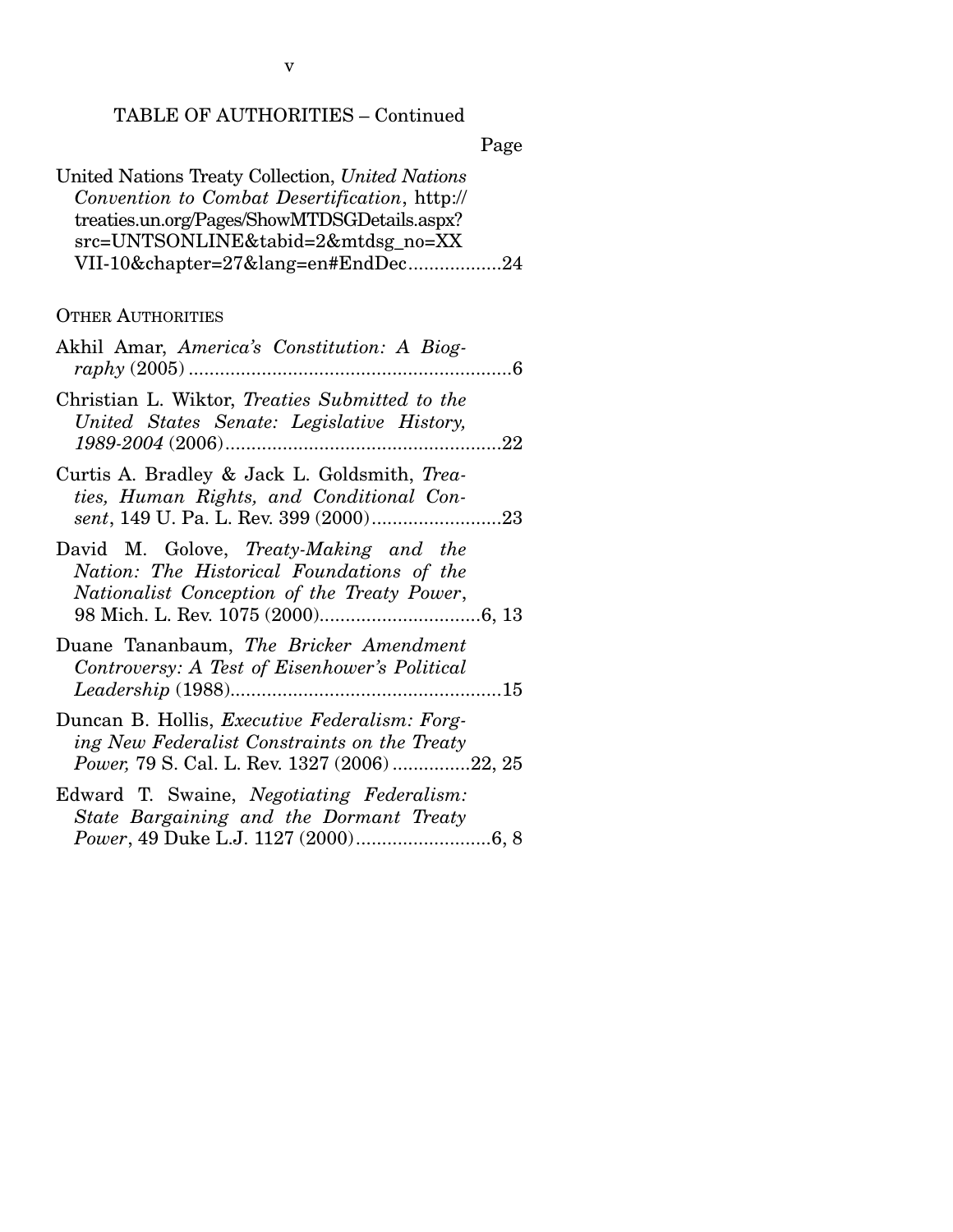# TABLE OF AUTHORITIES – Continued

# Page

| Julian G. Ku, The Crucial Role of the States<br>and Private International Law Treaties, 73                                                                                                                                             |
|----------------------------------------------------------------------------------------------------------------------------------------------------------------------------------------------------------------------------------------|
| Letter of Transmittal, UN Convention on the<br>Rights of Persons with Disabilities, S. Treaty<br>Doc. No. 112-7 (2012), http://www.gpo.gov/fdsys/<br>pkg/CDOC-112tdoc7/pdf/CDOC-112tdoc7.pdf24                                         |
| Library of Cong., THOMAS: Treaties, http://<br>thomas.loc.gov/home/treaties/treaties.html22                                                                                                                                            |
| Mark Tushnet, Federalism and International<br>Human Rights in the New Constitutional<br>Order, 47 Wayne L. Rev. 841 (2001)17                                                                                                           |
| Oona A. Hathaway et al., The Treaty Power: Its<br>History, Scope and Limits, 98 Cornell L. Rev.<br>(forthcoming 2013), http://papers.ssrn.com/<br>sol3/papers.cfm?abstract_id=2155179 passim                                           |
| Oona A. Hathaway, Treaties' End: The Past,<br>Present, and Future of International Law-<br>making in the United States, 117 Yale L.J.                                                                                                  |
|                                                                                                                                                                                                                                        |
| The Debates in the Several State Conventions,<br>on the Adoption of the Federal Constitution,<br>as Recommended by the General Convention<br>at Philadelphia in 1787 (Jonathan Elliot ed.,<br>William S. Hein & Co., Inc. 2d ed. 1996) |
| The Federalist No. 22 (Alexander Hamilton)                                                                                                                                                                                             |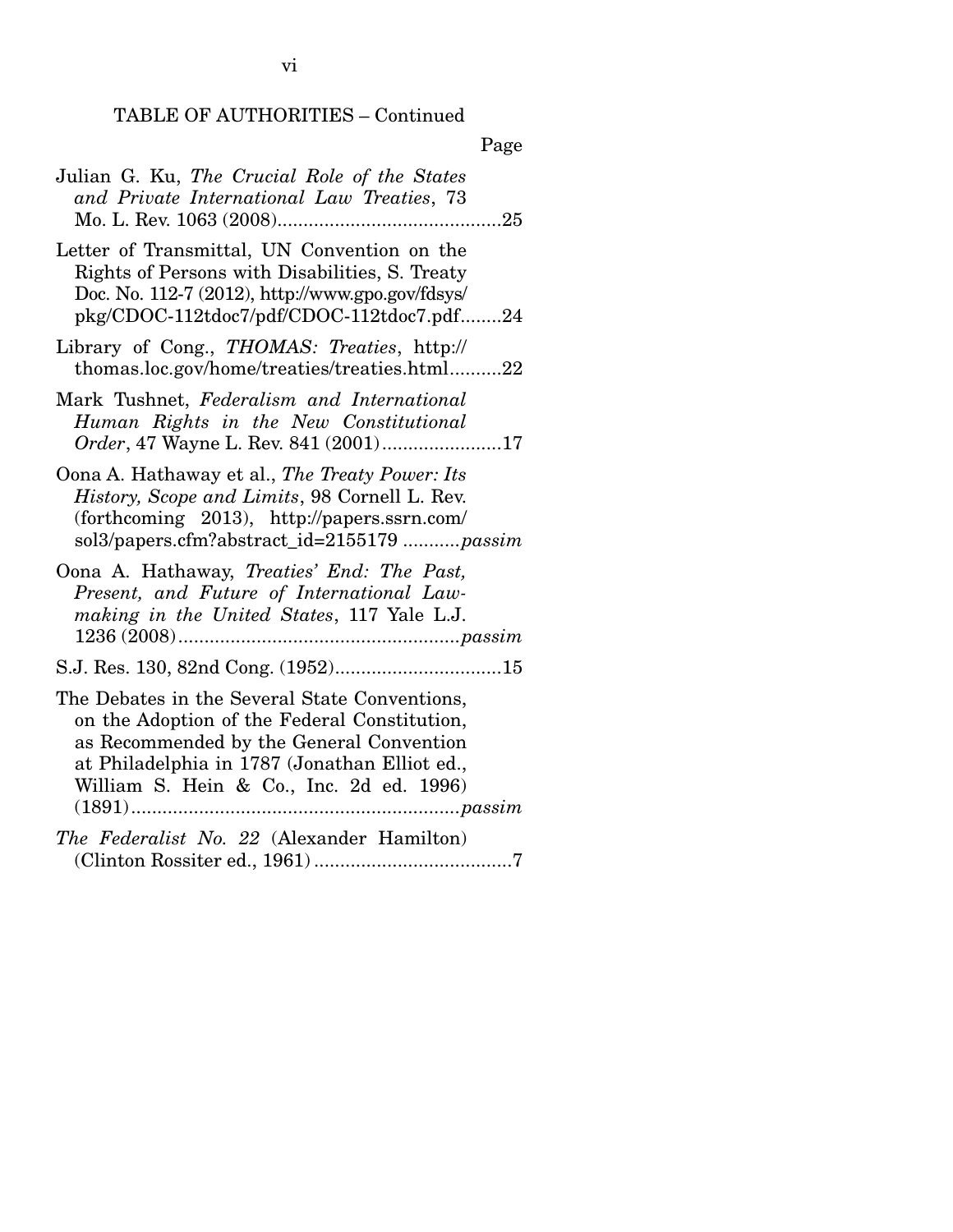vii

## TABLE OF AUTHORITIES – Continued

Page

| The Records of the Federal Convention of 1787 |  |
|-----------------------------------------------|--|
|                                               |  |

Thomas Jefferson, *A Manual of Parliamentary Practice: For the Use of the Senate of the United States* (1812), reprinted in *Jefferson's Parliamentary Writings* 353 (Wilbur S. Howell ed., 1988) ............................................................ 16

| U.S. Senate, Treaties Approved by the Senate  |  |
|-----------------------------------------------|--|
| During The Current Congress (Sept. 26, 2011), |  |
| http://www.senate.gov/pagelayout/legislative/ |  |
| one_item_and_teasers/trty_rtf.htm21           |  |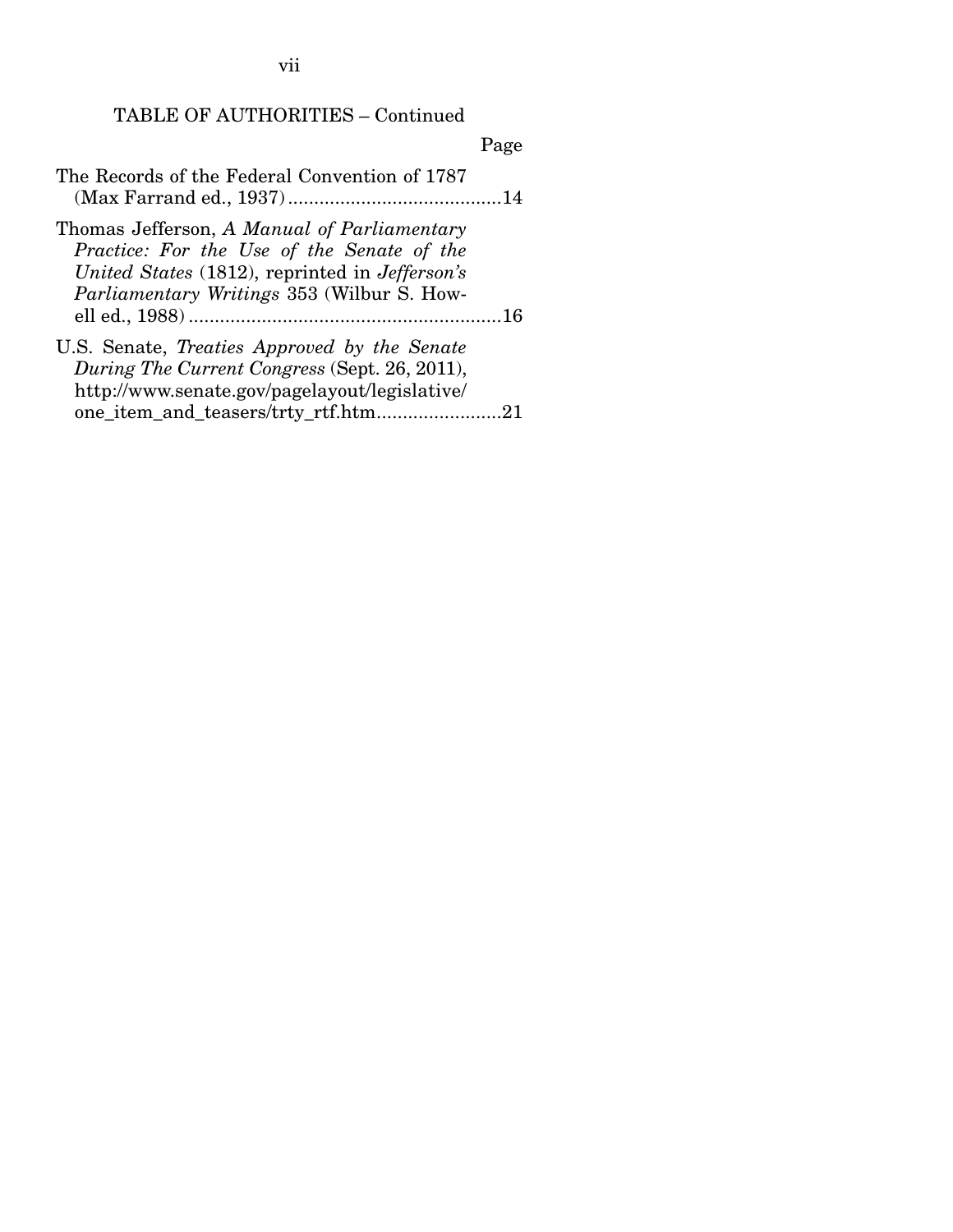#### **INTEREST OF THE** *AMICUS CURIAE*

The Yale Law School Center for Global Legal Challenges is an independent Center that promotes the understanding of international law, national security law, and foreign relations law.<sup>1</sup> The Center aims to close the divide between the legal academy and legal practice by connecting the legal academy to U.S. government actors responsible for addressing international legal challenges. In the process, the Center aims to promote greater understanding of legal issues of global importance – encouraging the legal academy to better grasp the real legal challenges faced by U.S. government actors and encouraging those same government actors to draw upon the expertise available within the legal academy. The Center files this brief to promote accurate interpretation of U.S. foreign relations law in this case.

--------------------------------- ---------------------------------

<sup>&</sup>lt;sup>1</sup> Pursuant to Rule 37 of the Rules of the Supreme Court, counsel of record for all parties received notice at least 10 days prior to the due date of the amicus curiae's intention to file this brief. Pursuant to Rule 37.6, *amicus* affirms that no counsel for a party authored this brief in whole or in part and that no person other than *amicus* or its counsel made a monetary contribution to its preparation or submission. The parties' correspondence consenting to the filing of this brief has been filed with the Clerk's office. The views expressed in this brief are not necessarily those of the Yale Law School or Yale University.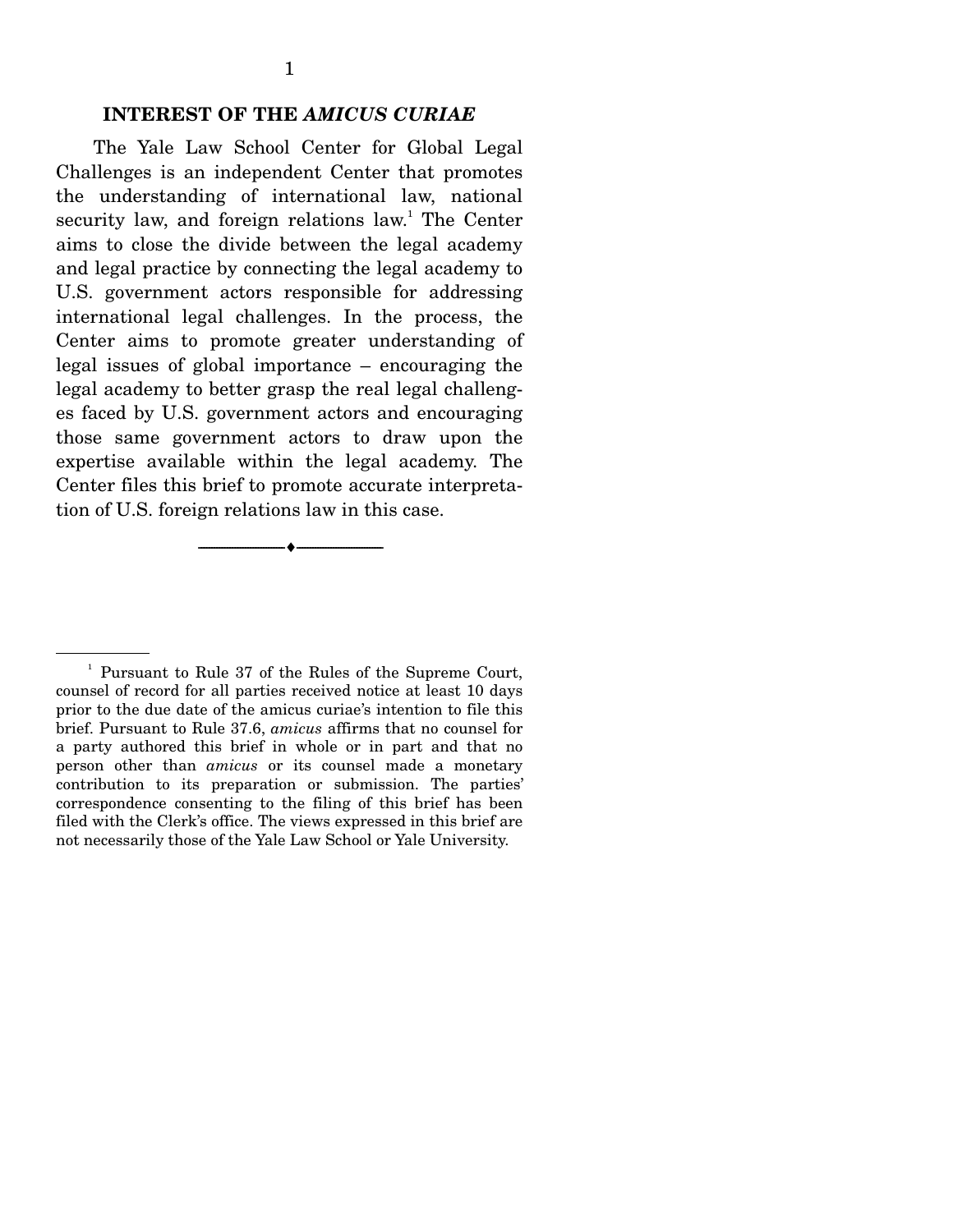#### **SUMMARY OF ARGUMENT**

 The Framers crafted a Constitution to enable the United States to act as one nation on the global stage. The Constitution's multiple treaty-related clauses were shaped by the Framers' experience with a failed treaty regime under the Articles of Confederation – a failure due mostly to the resistance of individual States to national treaty commitments undertaken during the Confederation. The Framers responded by empowering the President to make treaties with the advice and consent of the Senate and by endowing Congress with authority to make all laws necessary and proper to carry out the treaty power. In addition, the Framers ordained treaties as the supreme law of the land. In light of this history, this Court has rightly affirmed Congress's authority to ensure the effectiveness of our international treaty obligations over the objections of States. See, *e.g.*, *Missouri* v. *Holland*, 252 U.S. 416 (1920).

 The Framers were not inattentive to federalism concerns or unaware that the treaty power could be abused. Indeed, they crafted structural, political, and diplomatic checks precisely to address these concerns. The Constitution's requirement that two-thirds of the Senate advise and consent to a treaty gives the power to a minority of States to prevent ratification of a treaty. The President and Senate, moreover, are subject to discipline at the polls if they use the treaty power to inappropriately expand their power vis-à-vis the States. The United States must also secure the consent of a foreign government to any treaty, thus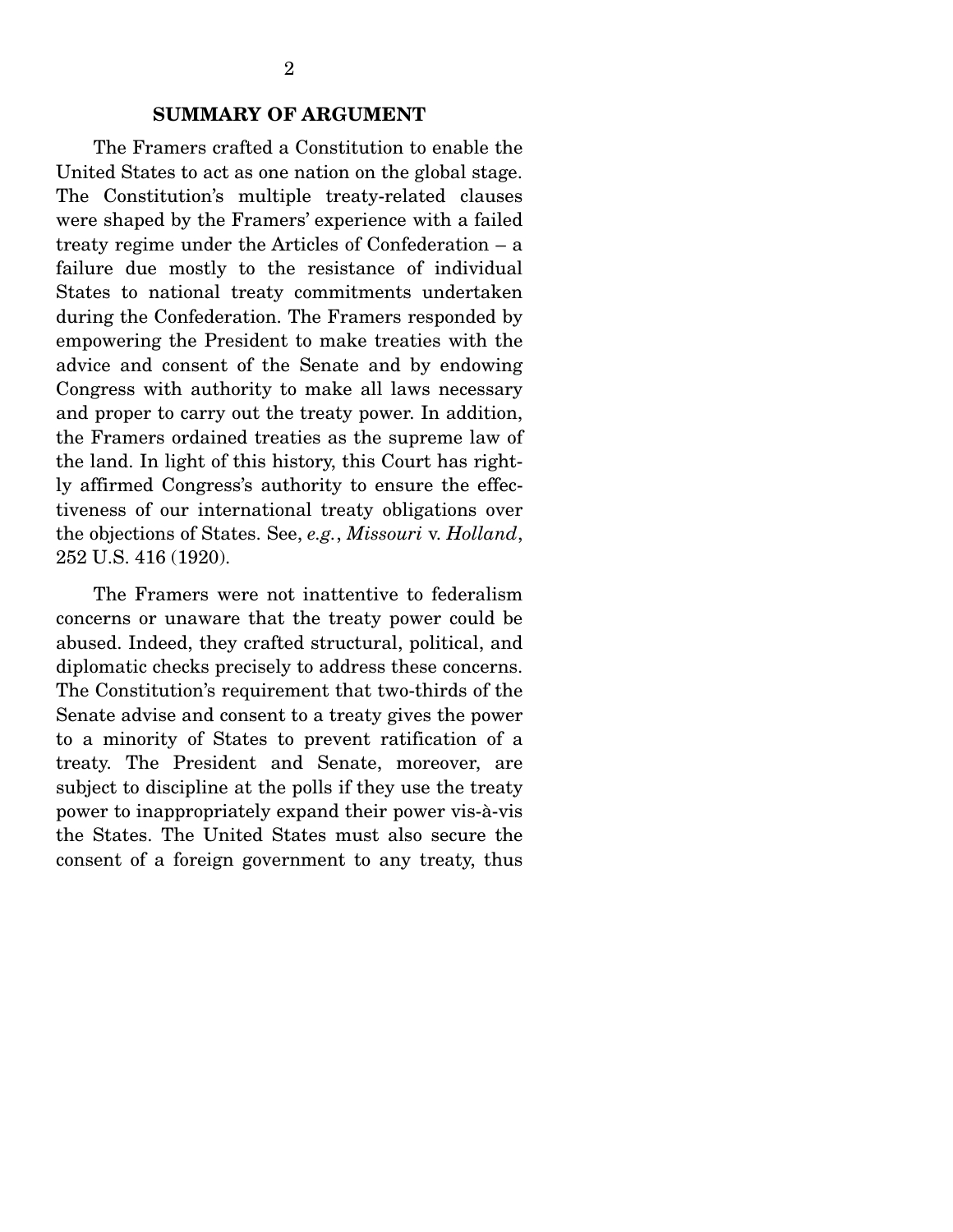adding a diplomatic check to the Constitution's structural and political checks. Finally, it has long been accepted that treaties may not contravene individual rights.

 These checks have proven remarkably effective. Traditional Article II treaties of the type at issue in this case are a vanishing breed of lawmaking. During the 112th Congress, the United States has ratified only two Article II treaties. In the previous 13 years, the United States ratified an average of about 15 Article II treaties per year. The vast majority of these treaties required no new implementing legislation. Indeed, congressional-executive agreements have largely displaced traditional Article II treaties over the course of the last seventy years. These congressional-executive agreements do not pose the concern raised by petitioner in this case, because they are limited to the enumerated lawmaking authority of Congress under Article I.

 Although the legal issue here is admittedly of considerable academic interest, it is of little continuing real-world importance. The Court should deny the petition for certiorari.

--------------------------------- ---------------------------------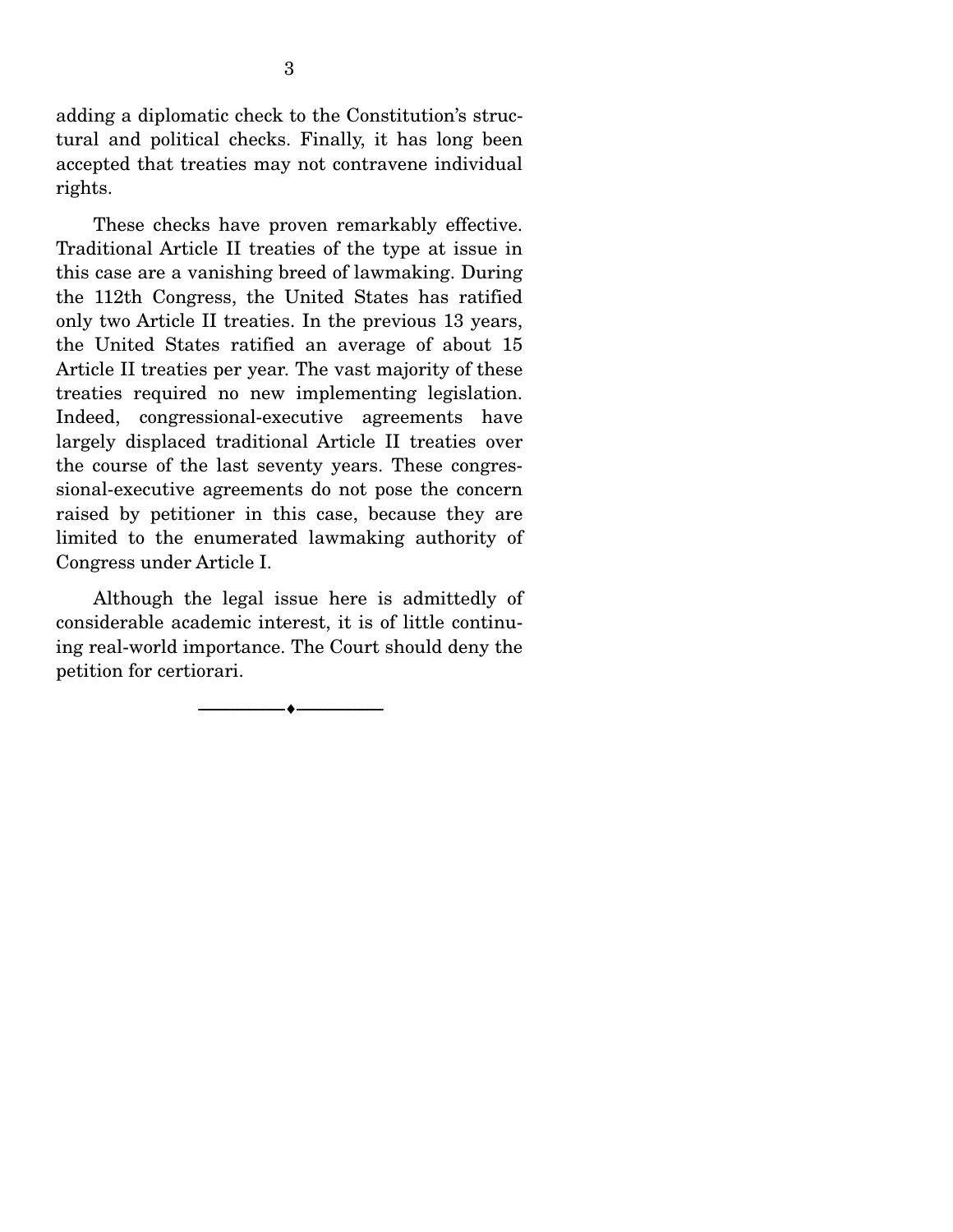## **I. IT IS LONG-SETTLED THAT THE TREA-TY POWER PERMITS THE FEDERAL GOVERNMENT TO MAKE AND ENFORCE TREATIES ON MATTERS BEYOND THE ENUMERATED POWERS OF CONGRESS IN ARTICLE I.**

 Against a troubled history of treaty compliance under the Articles of Confederation, the Framers included multiple provisions in the Constitution to enable the national government to engage in a unified and effective foreign policy. The Framers removed the power to make treaties from the States and granted a unified treaty power to the federal government. They ensured that this power would be effective by granting Congress the authority to implement treaties to the full extent of the national government's treaty power.

#### **A. The Constitution Creates a Unified and Effective Treaty Power.**

 The Constitution endows our national government with comprehensive authority to make and enforce international treaties. It begins in Article I by removing the power to conclude treaties from the States. It provides that "[n]o State shall enter into any Treaty, Alliance, or Confederation," U.S. Const. Art. I, § 10, Cl. 1, and "[n]o State shall, without the Consent of the Congress \* \* \* enter into any Agreement or Compact with another State, or with a foreign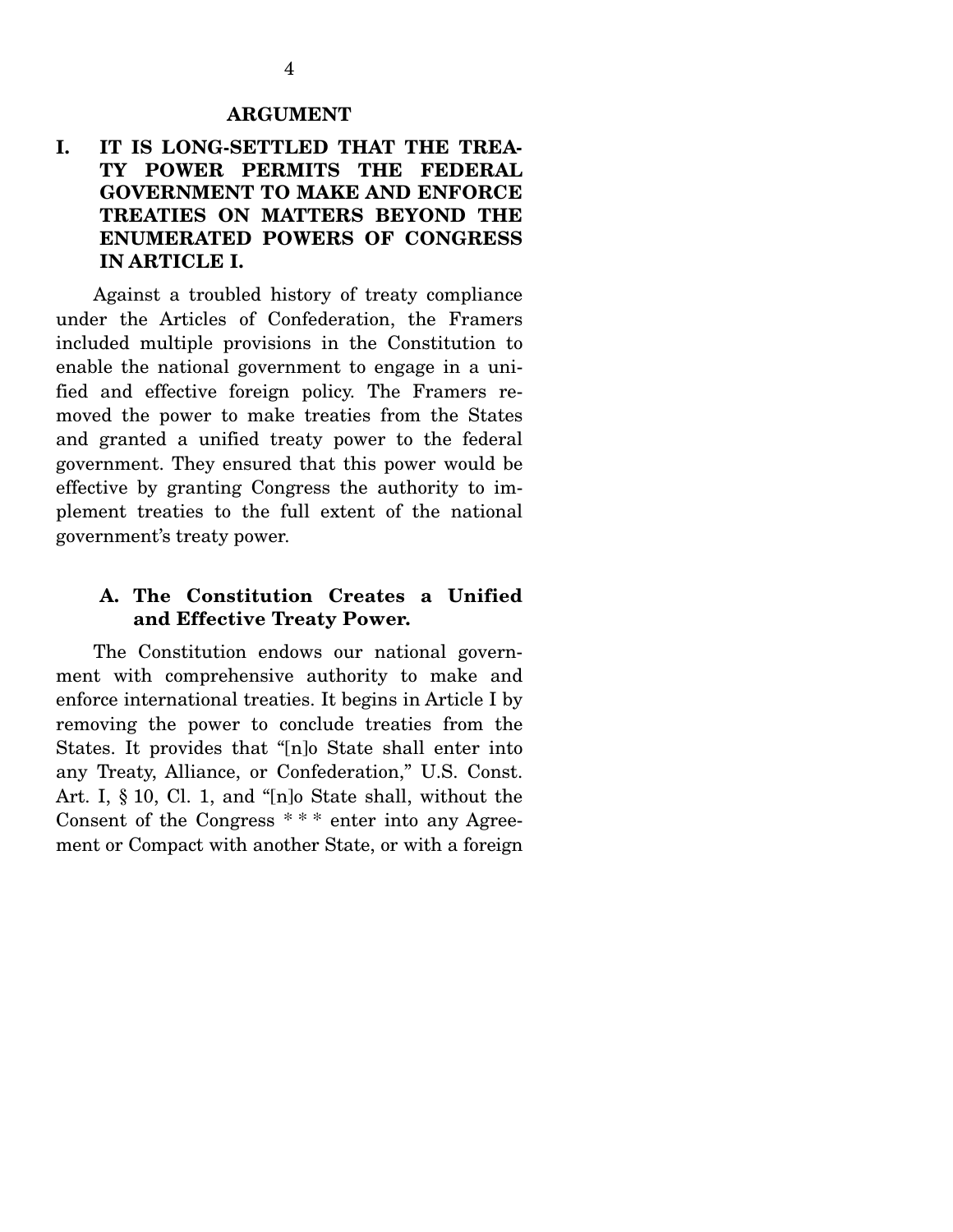Power," *id.* Art. I, § 10, Cl. 3*.* It then grants the entire power to conclude treaties to the President by and with the advice and consent of two-thirds of the Senate. *Id.* Art. II, § 2, Cl. 2. To ensure this power will be effective – and that the courts will enforce the obligations even against contrary state law – the Constitution gives the federal courts "judicial power" over "all Cases \* \* \* arising under \* \* \* treaties made," *id*. Art. III, § 2, Cl. 1, and declares that treaties – like the Constitution and other federal laws – "shall be the supreme Law of the Land," *id*. Art. VI, Cl. 2.

 Together, the Constitution's multiple and interlocking provisions regarding treaties promote national sovereignty by giving the U.S. government the authority to engage in a unified and effective foreign policy. This was a deliberate choice. The Framers recognized that only a treaty power that was unified and that encompassed all "external regulations" could ensure the "interest and safety of the community." 3 The Debates in the Several State Conventions, on the Adoption of the Federal Constitution, as Recommended by the General Convention at Philadelphia in 1787, at 514-515 (Jonathan Elliot ed., William S. Hein & Co., Inc. 2d ed. 1996) (1891) [hereinafter Debates]. Moreover, they placed the Treaty Clause in Article II, making clear that it was not limited to the enumerated powers of Article I, but instead stood as an independent source of authority.

 At the Convention, the Framers refused to accept proposals to limit the scope of the federal government's treaty power. To impose such limits, the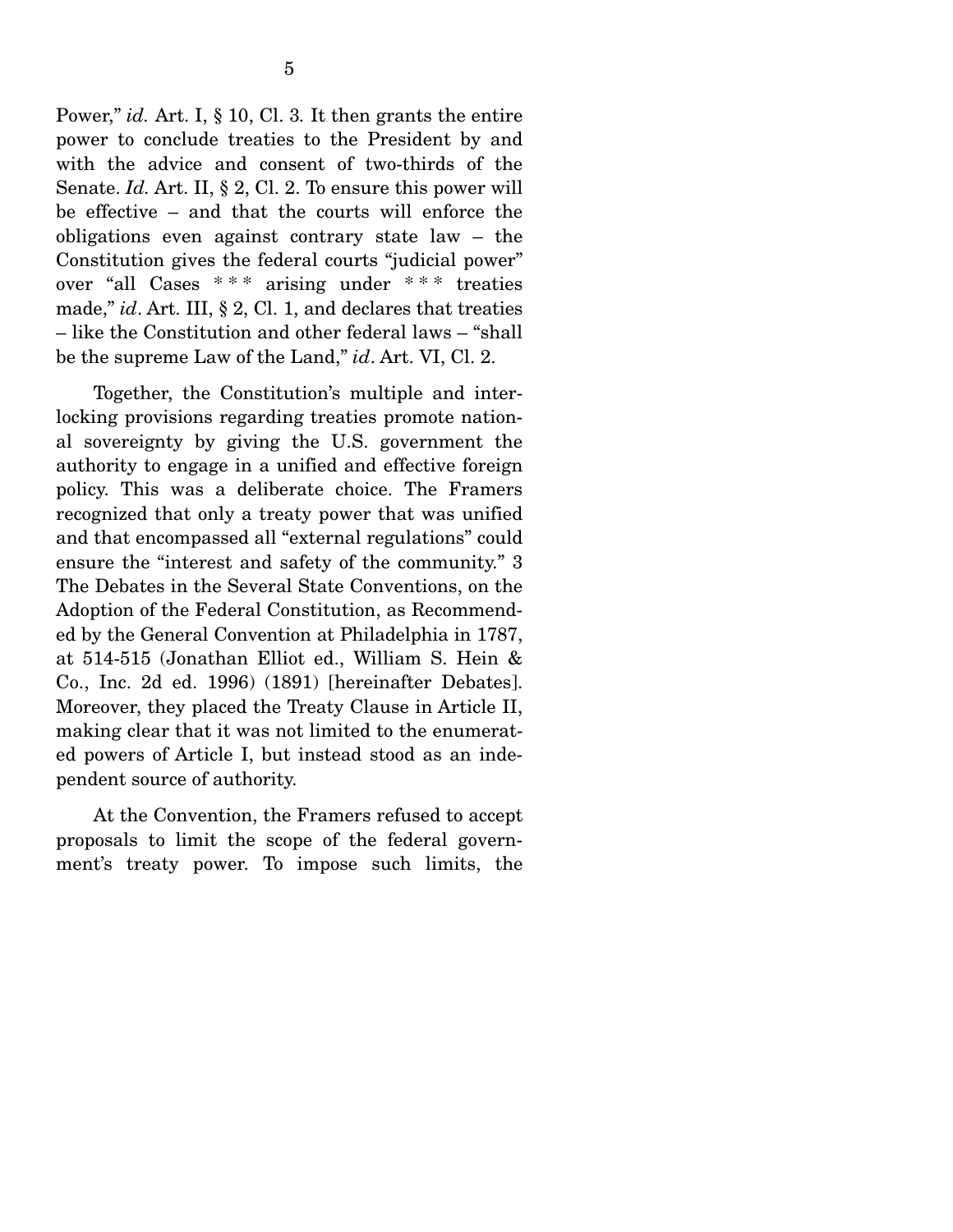Framers concluded, would risk impeding the federal government's ability to conduct foreign relations. See, *e.g.*, 3 Debates at 363 (quoting Peyton Randolph, who argued that "[t]he various contingencies which may form the object of treaties, are, in the nature of things, incapable of definition"); David M. Golove, *Treaty-Making and the Nation: The Historical Foundations of the Nationalist Conception of the Treaty Power*, 98 Mich. L. Rev. 1075, 1132-1133, 1138, 1145 (2000).

 The Framers were keenly aware of the Articles of Confederation's failed treaty-enforcement regime, which had left the country deeply vulnerable. Several States had refused to honor provisions of the Treaty of Paris, which required repayment of debts owed to British creditors. This failure, in turn, led the British to delay withdrawing from forts in the American Northwest, thereby placing the entire country at risk. See Akhil Amar, *America's Constitution: A Biography* 47 (2005) (explaining that "[t]he shirking states did not bear the full cost of their defaults, which put sister states at risk by giving Britain a pretext for further North American interventions"); see also Edward T. Swaine, *Negotiating Federalism: State Bargaining and the Dormant Treaty Power*, 49 Duke L.J. 1127, 1198-1199 (2000) (stating that the failure to abide by the Treaty of Paris led to the British failure to withdraw militarily).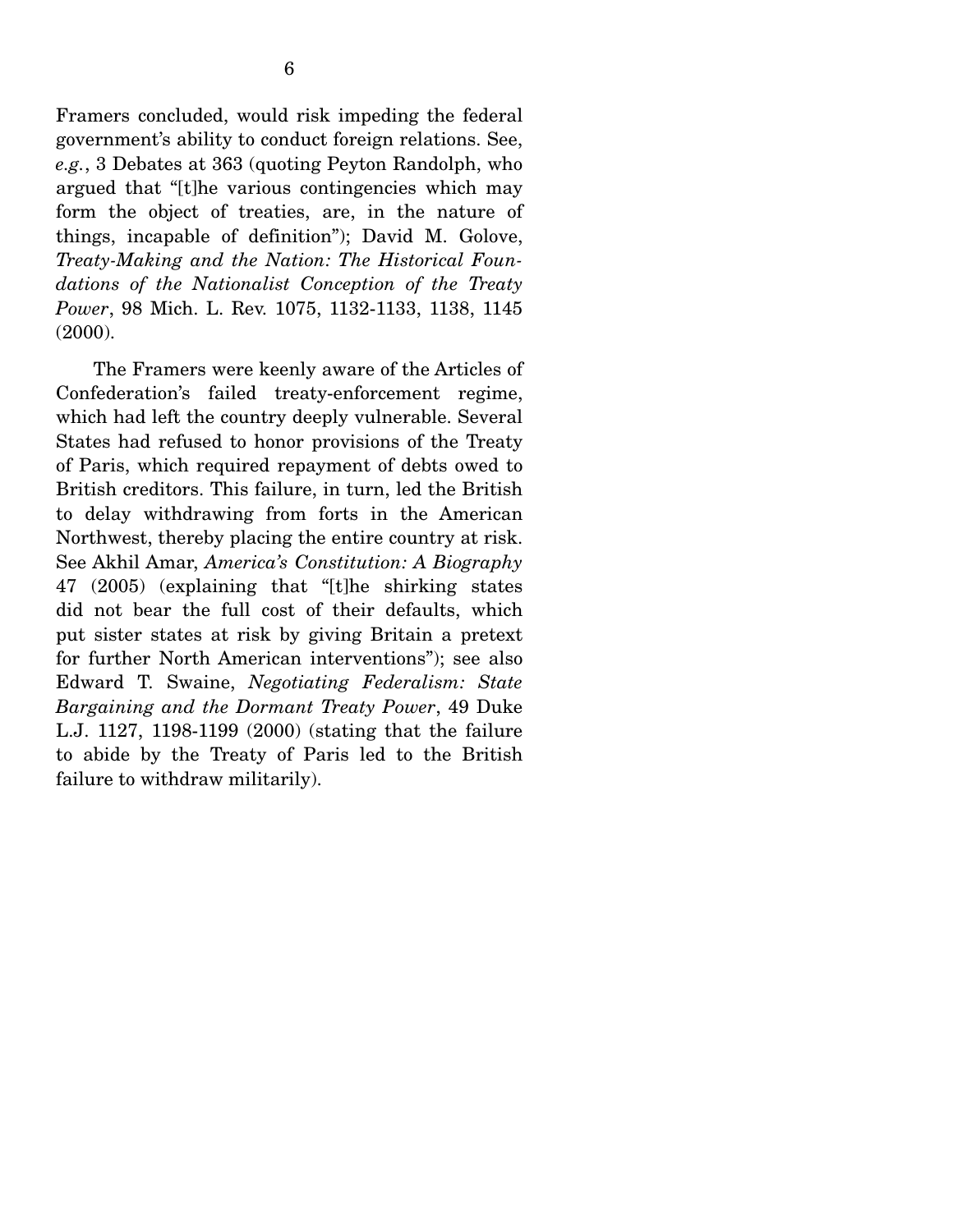The treaties of the United States, under the present Constitution [of the Confederation], are liable to the infractions of thirteen different legislatures, and as many different courts of final jurisdiction, acting under the authority of those legislatures. The faith, the reputation, the peace of the whole Union, are thus continually at the mercy of the prejudices, the passions, and the interests of every member of which it is composed. Is it possible that foreign nations can either respect or confide in such a government? Is it possible that the people of America will longer consent to trust their honor, their happiness, their safety, on so precarious a foundation?

*The Federalist No. 22*, at 151 (Alexander Hamilton) (Clinton Rossiter ed., 1961).

 The Framers sought to avoid such self-inflicted wounds by crafting a Constitution that grants the federal government power to enforce treaty obligations even in the face of inconsistent state law. See 3 Debates, *supra*, at 515 (quoting James Madison, who explained that "the supremacy of a treaty" was necessary because otherwise "as far as [state laws] contravene its operation, it cannot be of any effect," which "would bring on the Union the just charge of national perfidy, and involve us in war"). In short, "[t]he treaty powers assigned to the federal government by the Constitution were designed to address specific problems experienced under the Articles of Confederation," and "[t]he clearest problem was that states had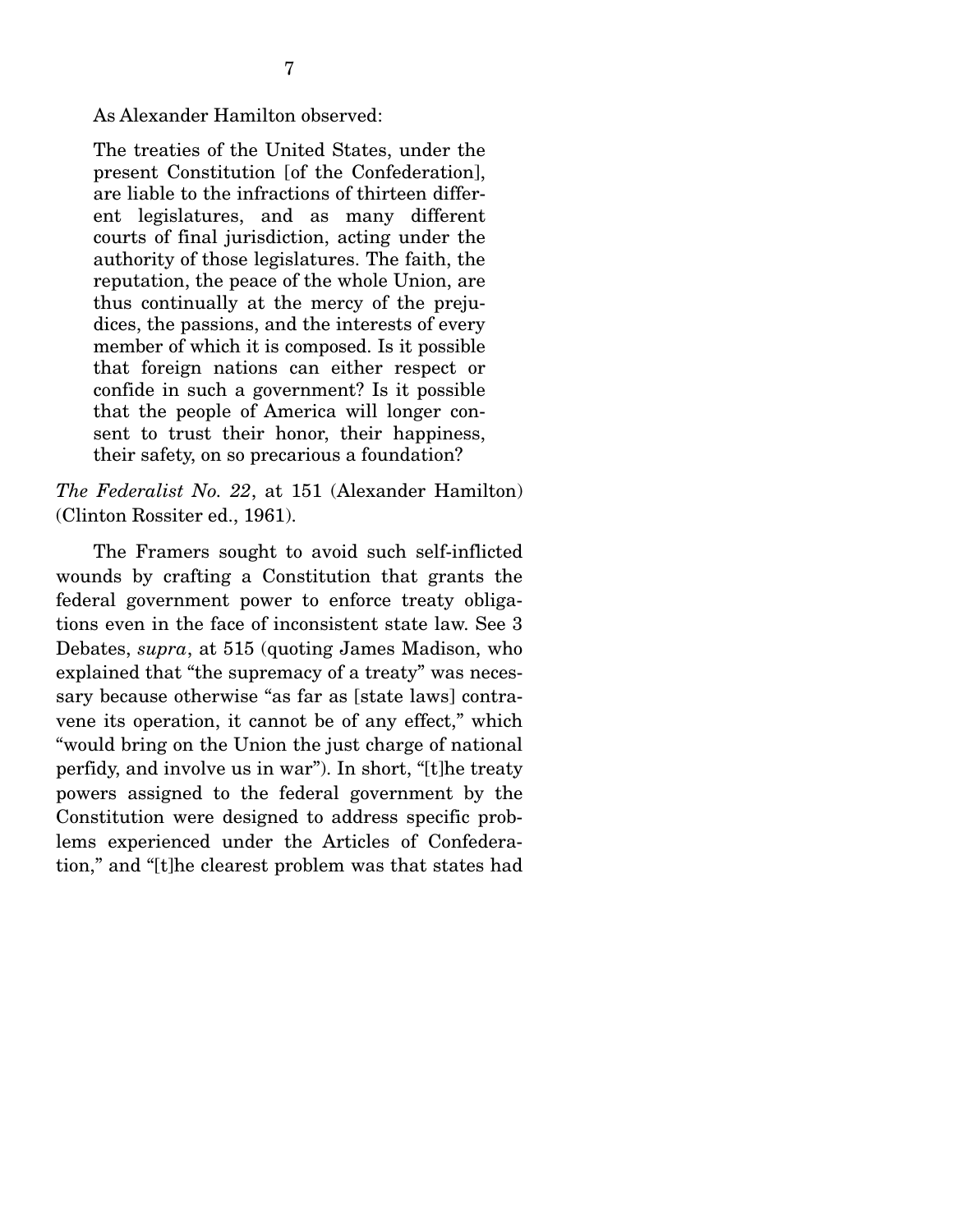failed to abide by federally negotiated treaties." Swaine, 49 Duke L.J. at 1198.

#### **B. Congress Has Authority to Implement Treaties to the Full Extent of the National Government's Treaty Power.**

 In light of this historical context for the Constitution's treaty powers, the Framers could not plausibly have intended to bar Congress from implementing treaties by legislation to the full extent of the national government's authority to make such treaties. Indeed, because many treaties are *not* self-executing, the power of Congress to implement treaties by legislation may in some cases be the *only* means to give effect to the nation's treaty obligations. As this Court has made clear, when " '[treaty] stipulations are not self-executing they can only be enforced pursuant to legislation to carry them into effect.' " *Medellín* v. *Texas*, 552 U.S. 491, 504-506 (2008) (quoting *Whitney*  v. *Robertson*, 124 U.S. 190, 194 (1888)).

 Petitioner's core argument – that the subjectmatter limits of treaty-implementing legislation must be cabined to the scope of Congress's enumerated powers – runs counter to the Framers' intent to empower the national government to make effective treaties. Thus, this Court has long recognized that Congress's authority under the Necessary and Proper Clause "includes the power to enact such legislation as is appropriate to give efficacy to any stipulations which it is competent for the President by and with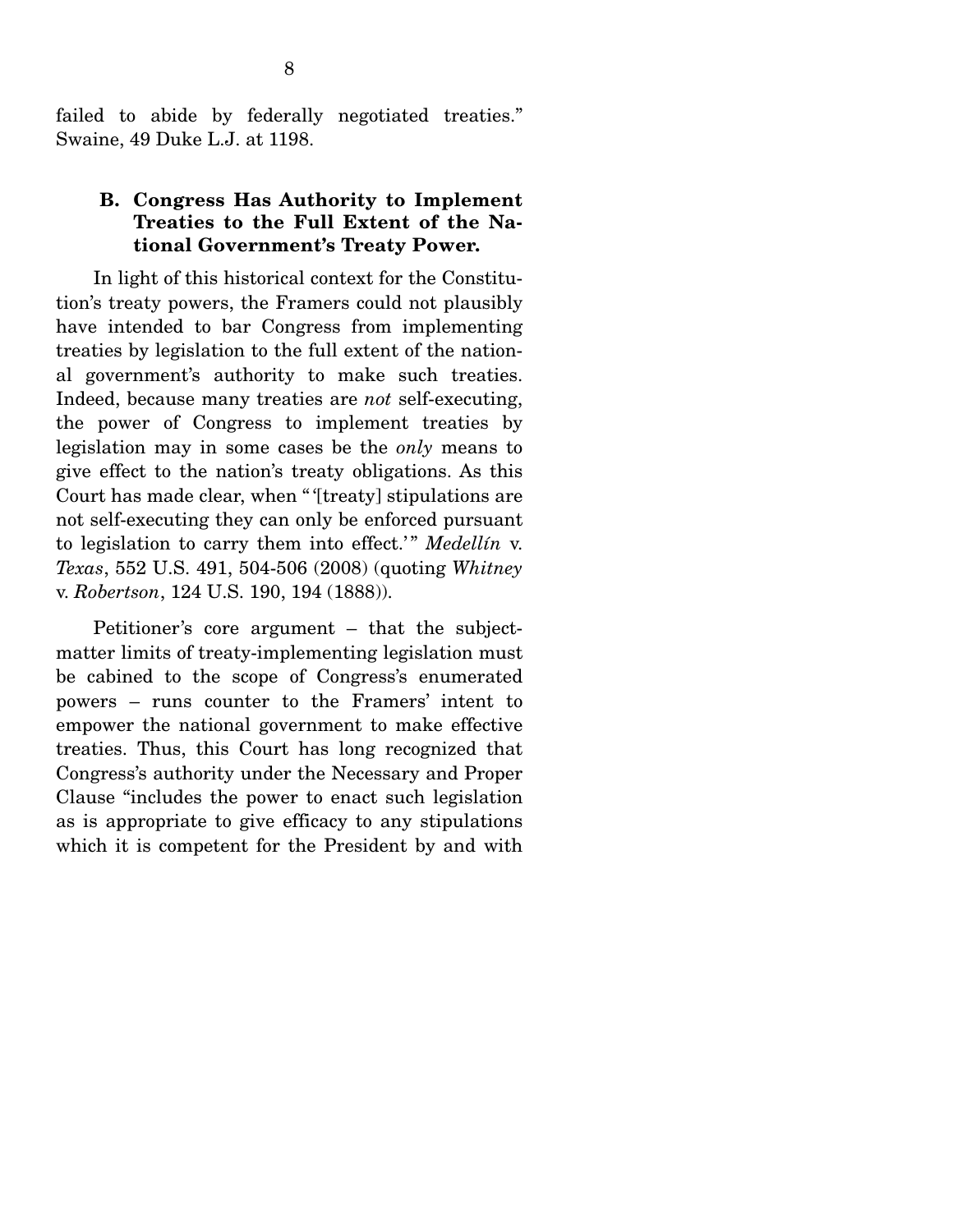the advice and consent of the Senate to insert in a treaty with a foreign power." *Neely* v. *Henkel*, 180 U.S. 109, 121 (1901).<sup>2</sup>

 In *Missouri* v. *Holland*, 252 U.S. 416 (1920), this Court similarly upheld the authority of Congress to implement in full the national government's treaty power. Confronted with a federal statute that regulated a matter of asserted state concern (bird hunting), the Court nonetheless upheld the statute as a valid exercise of Congress's authority to make effective the terms of an international migratory bird protection treaty. Speaking through Justice Holmes, the Court correctly concluded that "[i]f the treaty is valid there can be no dispute about the validity of the statute under Article I, Section 8, as a necessary and proper means to execute the powers of the Government." *Id.* at 432.

The Court in *Holland* also rejected the argument that "what an act of Congress could not do unaided, in derogation of the powers reserved to the States, a treaty cannot do." *Ibid.* It correctly concluded that

<sup>&</sup>lt;sup>2</sup> Amici's misleading Question Presented asks whether "the President [can] increase Congress's legislative power by entering into a treaty." Cato Amicus Br. at i. But framing the question in terms of increasing congressional power only makes sense if one assumes that the Constitution does not already grant Congress the power to implement a valid treaty under the Necessary and Proper Clause. This cart-before-the-horse reading of the Clause flies in the face of the Framers' intent because Congress has always been able to implement valid treaties under the Necessary and Proper Clause.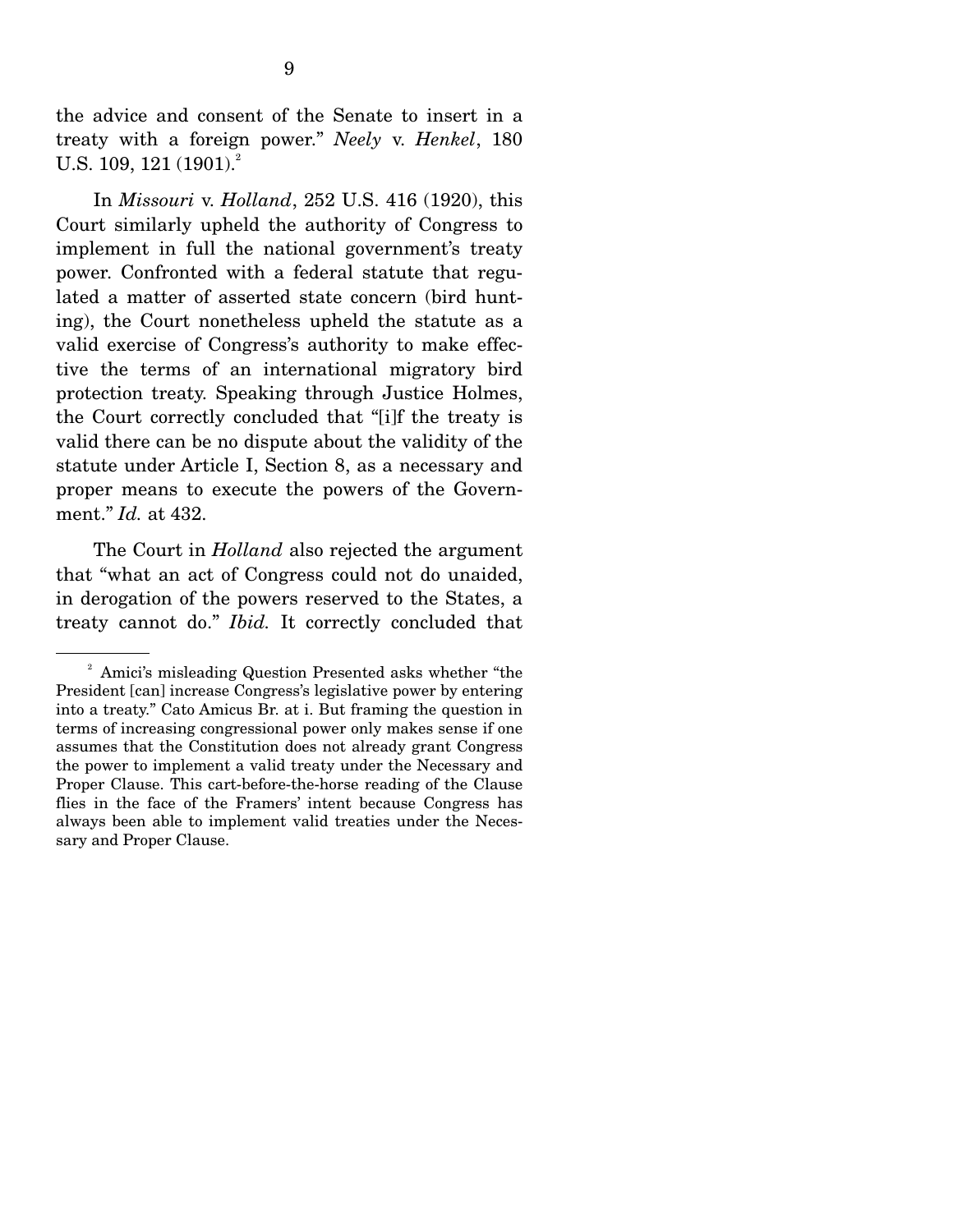"[i]t is obvious that there may be matters of the sharpest exigency for the national well being that an act of Congress could not deal with but that a treaty followed by such an act could, and it is not lightly to be assumed that, in matters requiring national action, 'a power which must belong to and somewhere reside in every civilized government' is not to be found." *Id.* at 433 (citation omitted). See also *De Geofroy* v. *Riggs*, 133 U.S. 258, 266 (1890) (observing that a treaty may extend to "all proper subjects of negotiation between our government and the governments of other nations").

 Despite petitioner's effort to portray *Holland* as a rogue or outlier precedent, *Holland* was fully consistent with earlier authority (*De Geofroy* and *Neely*), and this Court has repeatedly reaffirmed *Holland*'s recognition of a broad and unified national treaty power. See *United States* v. *Lara*, 541 U.S. 193, 201 (2004) (explaining that while "[t]he treaty power does not literally authorize Congress to act legislatively, for it is an Article II power authorizing the President, not Congress, 'to make Treaties,'" "treaties made pursuant to that power can authorize Congress to deal with 'matters' with which otherwise 'Congress could not deal'") (quoting *Holland*, 252 U.S. at 433); *Santovincenzo* v. *Egan*, 284 U.S. 30, 40 (1931) (noting that the "treatymaking power is broad enough to cover all subjects that properly pertain to our foreign relations" and that "any conflicting law of the state must yield"); *Asakura* v. *City of Seattle*, 265 U.S. 332, 341 (1924) ("The treaty-making power of the United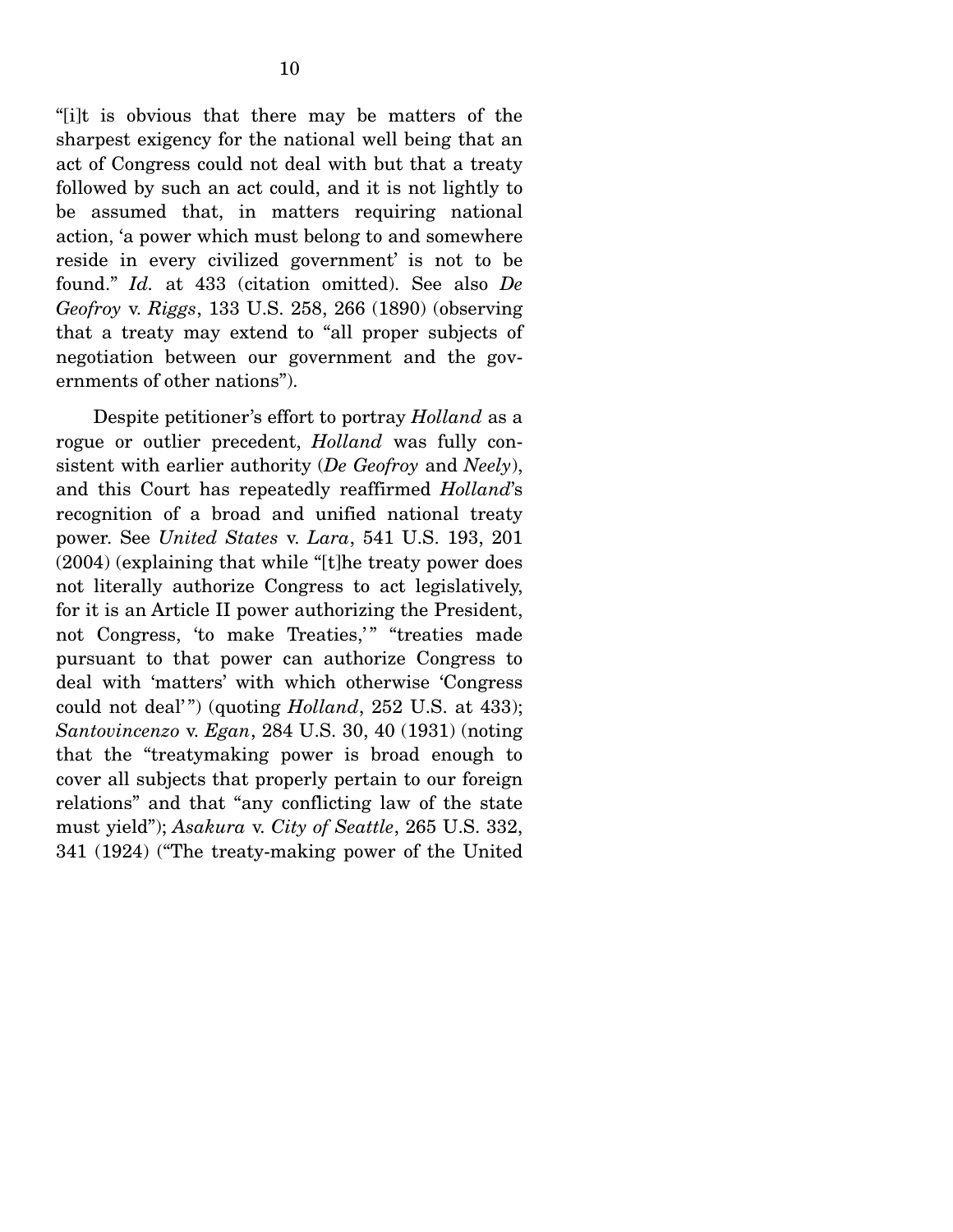States is not limited by any express provision of the Constitution, and, though it does not extend 'so far as to authorize what the Constitution forbids,' it does extend to all proper subjects of negotiation between our government and other nations.") (quoting *De Geofroy*, 133 U.S. at 266). 3

 Petitioner challenges only an individual application of the Implementation Act, while refraining from a facial challenge to the Act and conceding that the treaty power allows the federal government to regulate chemical weapons. Pet. at 26. Indeed, the Chemical Weapons Convention clearly falls squarely within the treaty power even under the most constrained view of the federal government's authority. The Convention is, after all, a multilateral treaty with 188 parties that seeks to "prohibit $\lceil \cdot \rceil$  and eliminat $\lceil e \rceil$ \* \* \* all types of weapons of mass destruction" by "exclud[ing] completely the possibility of the use of chemical weapons" in any setting. Convention on the Prohibition of the Development, Production, Stockpiling and Use of Chemical Weapons and on Their Destruction, pmbl., *opened for signature* Jan. 13, 1993, 1974 U.N.T.S. 45. To that end, the Convention seeks to effect the "complete and effective prohibition of the development, production, acquisition,

<sup>&</sup>lt;sup>3</sup> As discussed below, this Court acknowledged in both *Holland* and *De Geofroy* that the treaty power may not transgress the Constitution's individual rights protections. See Subsection II.A.4, *infra*, for more on rights-protecting checks on the treaty power.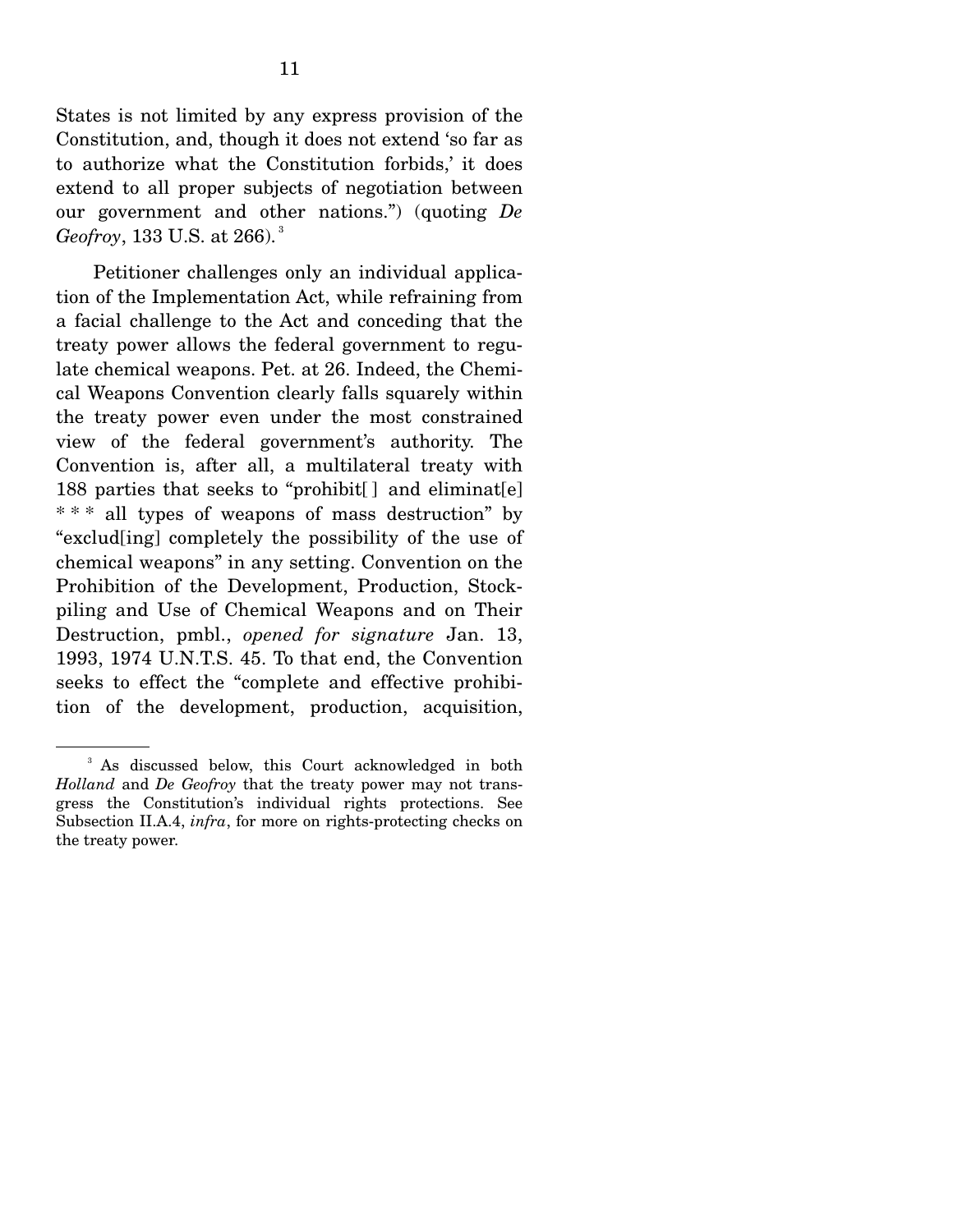stockpiling, retention, transfer and use of chemical weapons." *Ibid.* It thus advances a core national security interest on which national unity is essential.<sup>4</sup> The Implementation Act's substantive provisions mirror almost exactly the text of the Convention. See Chemical Weapons Convention Implementation Act of 1998, Pub. L. No. 105-277, 112 Stat. 2681-856. The criminal penalties it imposes are rationally related to the purpose of the treaty as set out in the Convention's Preamble and Article I.<sup>5</sup>

 In short, the Framers intended to vest our national government with a broad and unified treaty power and to ensure that the federal government could effectively enforce the nation's international treaty obligations. The courts have long affirmed this understanding of the federal treaty power. The treaty

<sup>4</sup> Petitioner claims that "[h]ere \* \* \* the federal interest in treaty-compliance is non-existent," Pet. at 26, but addressing the dangers posed by chemical weapons is clearly a "national interest of very nearly the first magnitude," *Holland*, 252 U.S. at 435.

<sup>&</sup>lt;sup>5</sup> Since the enactment of the Implementation Act in 1998, it appears that federal prosecutors have rarely charged defendants with violations of 18 U.S.C. § 229. A search for "18 U.S.C. s. 229" "18 U.S.C. ss" /5 "229" & DA (AFT 1/1/1998) in the "ALLCASES" database of Westlaw reveals written decisions issued for only 6 unique cases in which the statute has been cited as a charge against a criminal defendant, resulting in 17 total decisions. The apparent infrequency of prosecutions under the statute undermines petitioner's assertion that the Implementing Act signals the federal government's attempt to acquire "a general police power." Pet. at 33.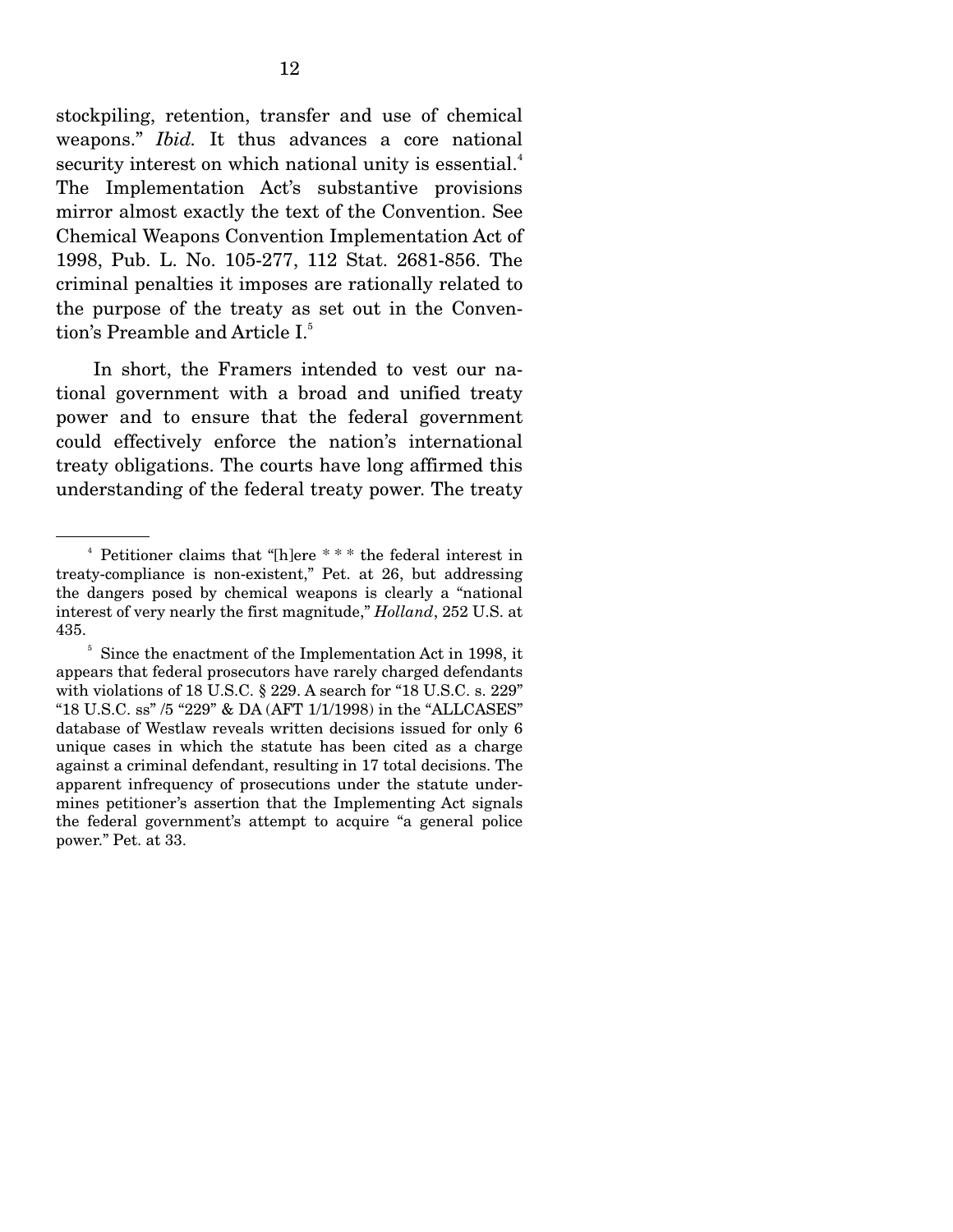and implementing law at issue in this case clearly fall squarely within that tradition.

## **II. THE FRAMERS INSTITUTED MANY CHECKS ON THE TREATY POWER THAT CONTINUE TO EFFECTIVELY PROTECT FEDERALISM VALUES.**

 The Framers were deeply concerned about protecting the rights of the States as well as individuals against federal overreaching. Indeed, at the debates over the Constitution, some argued against a broad and capacious treaty power for this very reason. See, *e.g.,* Golove, 98 Mich. L. Rev. at 1141-1142, 1147. The Framers ultimately decided to protect the States not by restricting the treaty power to certain enumerated matters, see, *e.g.*, 3 Debates, *supra*, 514-515, but instead through a web of structural, political, and diplomatic checks. The courts have also ensured that treaties do not infringe on individual constitutional rights. These checks are effective, and they make it unnecessary for this Court to intervene to impose new constitutional limitations on the national government's treaty powers.

## **A. The Constitution Places Structural, Political, Diplomatic, and Rights-Protecting Checks on the Treaty Power.**

#### **1. Structural Checks**

 The Constitution protects federalism by requiring that two-thirds of the Senate consent to a treaty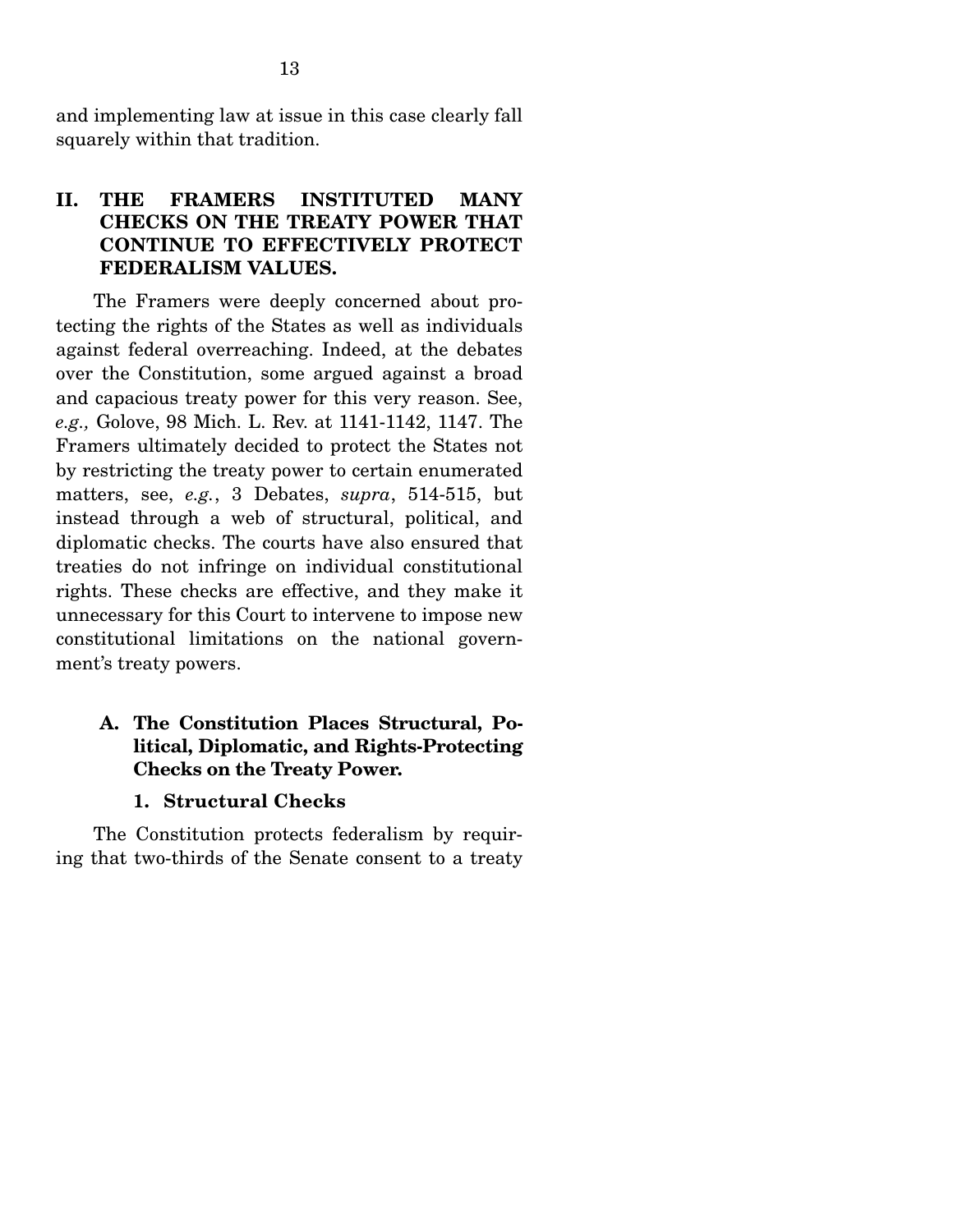before the President may ratify it. U.S. Const. Art. II, § 2, Cl. 2. The Framers gave the power to consent to treaties to the Senate precisely because they considered the Senate – in which each State is equally represented – uniquely suited to defend the interests of the States.

 James Madison observed in the discussion of the Treaty Clause that "the Senate represented the States alone." 2 The Records of the Federal Convention of 1787, at 392 (Max Farrand ed., 1937). Another Convention delegate argued that "small states would not consent to confederate without an equal voice in the formation of treaties." 4 Debates, *supra*, at 120 (statement of William R. Davie at the North Carolina Ratifying Convention). Similarly, Alexander Hamilton argued that "the senators will constantly be attended with a reflection, that their future existence is absolutely in the power of the states. Will not this form a powerful check?" 2 Debates, *supra*, at 317-318 (statement of Alexander Hamilton at the New York Ratifying Convention).

 Treaties that require implementing legislation face an *additional* structural hurdle: The treaty must not only win the consent of two-thirds of the Senate, but the implementing legislation must also pass through both the Senate and the House of Representatives, as well as be subject to a potential presidential veto. Indeed, if congressional enactments are entitled to a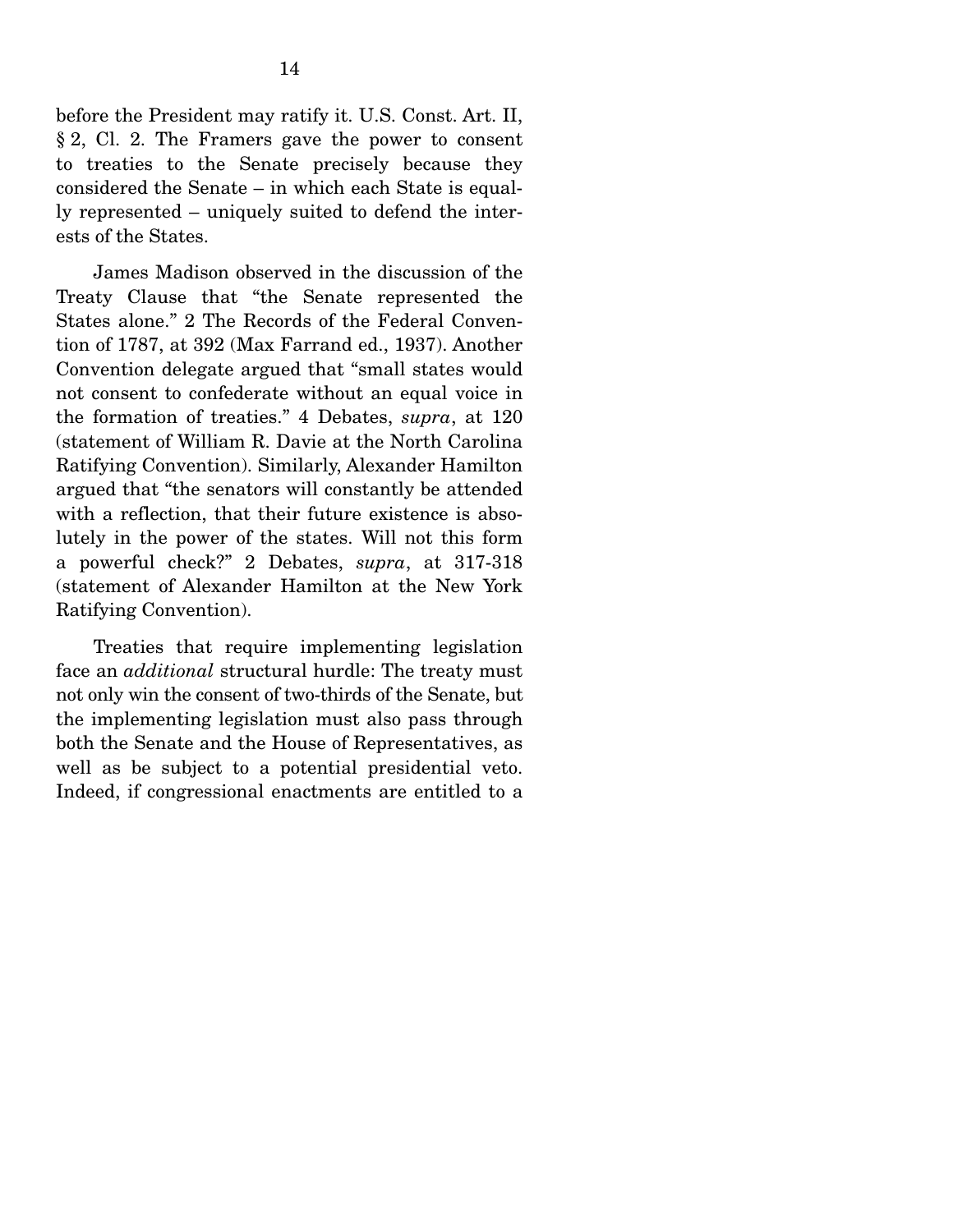presumption of constitutionality,<sup>6</sup> that presumption ought to apply all the more to instances in which the legislative and executive branches have acted not once, but twice.<sup>7</sup>

#### **2. Political Checks**

 In addition to the structural checks specific to the Treaty Clause, the federal government's treatymaking is subject to significant political checks –

<sup>6</sup> Because "[a] ruling of unconstitutionality frustrates the intent of the elected representatives of the people," *Regan* v. *Time, Inc.*, 468 U.S. 641, 652 (1984), the "Court[s] do[ ] and should accord a strong presumption of constitutionality to Acts of Congress. This is not a mere polite gesture. It is a deference due to deliberate judgment by constitutional majorities of the two Houses of Congress that an Act is [constitutional]." *United States* v. *Five Gambling Devices*, 346 U.S. 441, 449 (1953) (plurality opinion).

<sup>7</sup> This check is so powerful that proponents of a series of proposed constitutional amendments in the 1950s, known collectively as the Bricker Amendment, aimed to reduce the scope of the federal government's treaty power by requiring that a treaty that altered or abridged federal or state law could become effective only after Congress passed an act or joint resolution to that effect "and then only to the extent that, Congress shall so provide by act or joint resolution." S.J. Res. 130 § 3, 82nd Cong. (1952) (cited in Duane Tananbaum, *The Bricker Amendment Controversy: A Test of Eisenhower's Political Leadership* 222 (1988)). President Eisenhower regarded that Amendment as unduly restrictive of the treaty power; the Amendment was, under his leadership, defeated. See Oona A. Hathaway, *Treaties' End: The Past, Present, and Future of International Lawmaking in the United States*, 117 Yale L.J. 1236, 1303 (2008).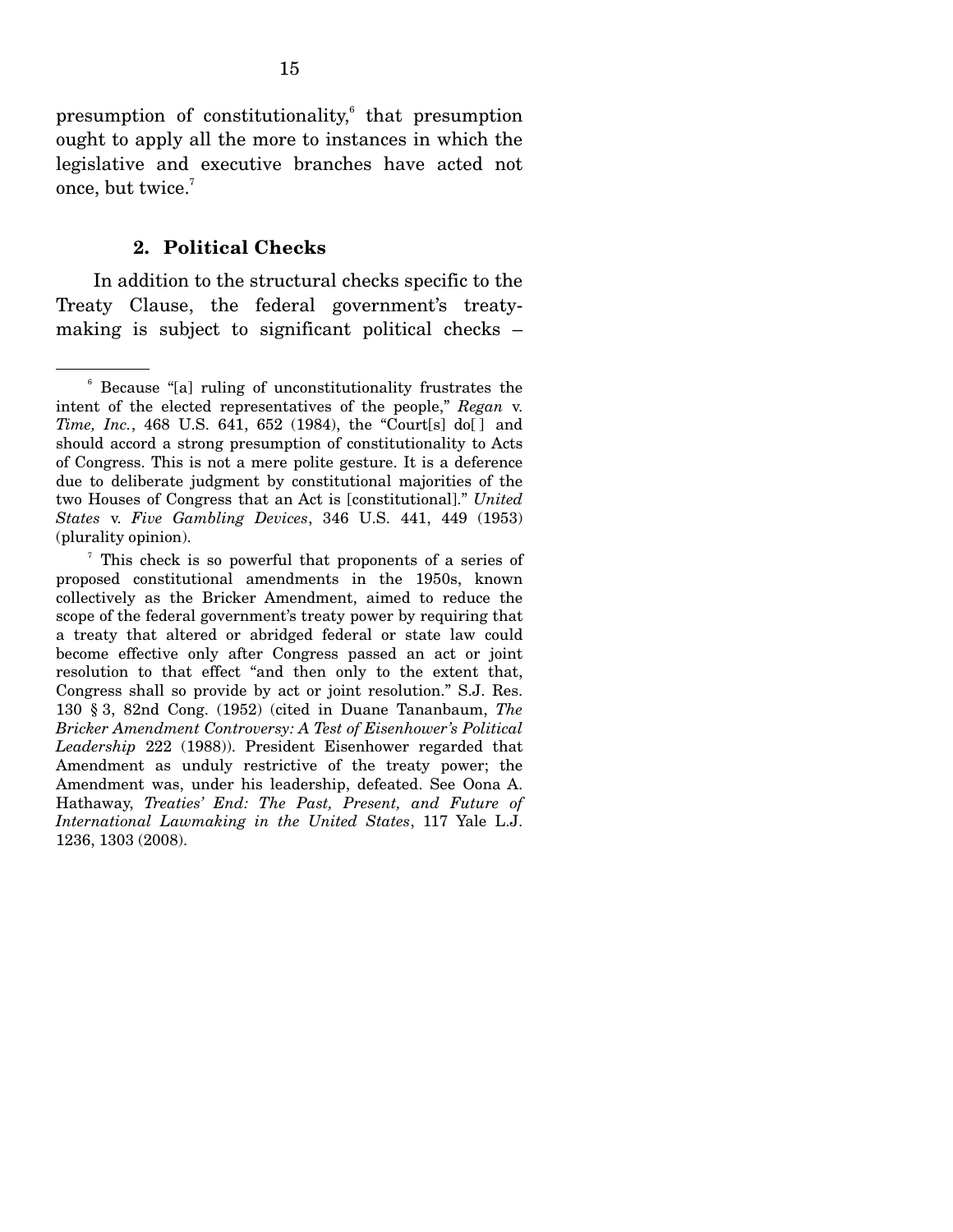most important, re-election. A President who might attempt to abuse the treaty power to expand the federal government's authority at the expense of the States can be disciplined at the polls. Indeed, the Framers made explicit their reliance on the President's nation-wide constituency to keep him in check. George Nicholas of Virginia argued: "The consent of the President is a very great security. He is elected by the people at large. He will not have the local interests which the members of Congress may have. If he deviates from his duty, he is responsible to his constituents." See 3 Debates, *supra*, at 240 (statement of George Nicholas at the Virginia ratifying convention).

 Moreover, one-third of the Senate faces reelection every two years. As a consequence, the Senate may be held accountable for any abuse of the treaty power, not through the courts but through the political process. This was, again, by design. James Madison explained that the Senate's biennial turnover meant that a President seeking to abuse the treaty power could not long "seduce a part of the Senate to a participation in his crimes \* \* \* ." *Id.* at 516 (statement of James Madison at the Virginia ratifying convention).

#### **3. Diplomatic Checks**

 Yet another check on the exercise of the treaty power is the necessity of obtaining the consent of a foreign government treaty partner. As Thomas Jefferson noted, no Article II treaty could exist without the "consent of a foreign nation." Thomas Jefferson, *A*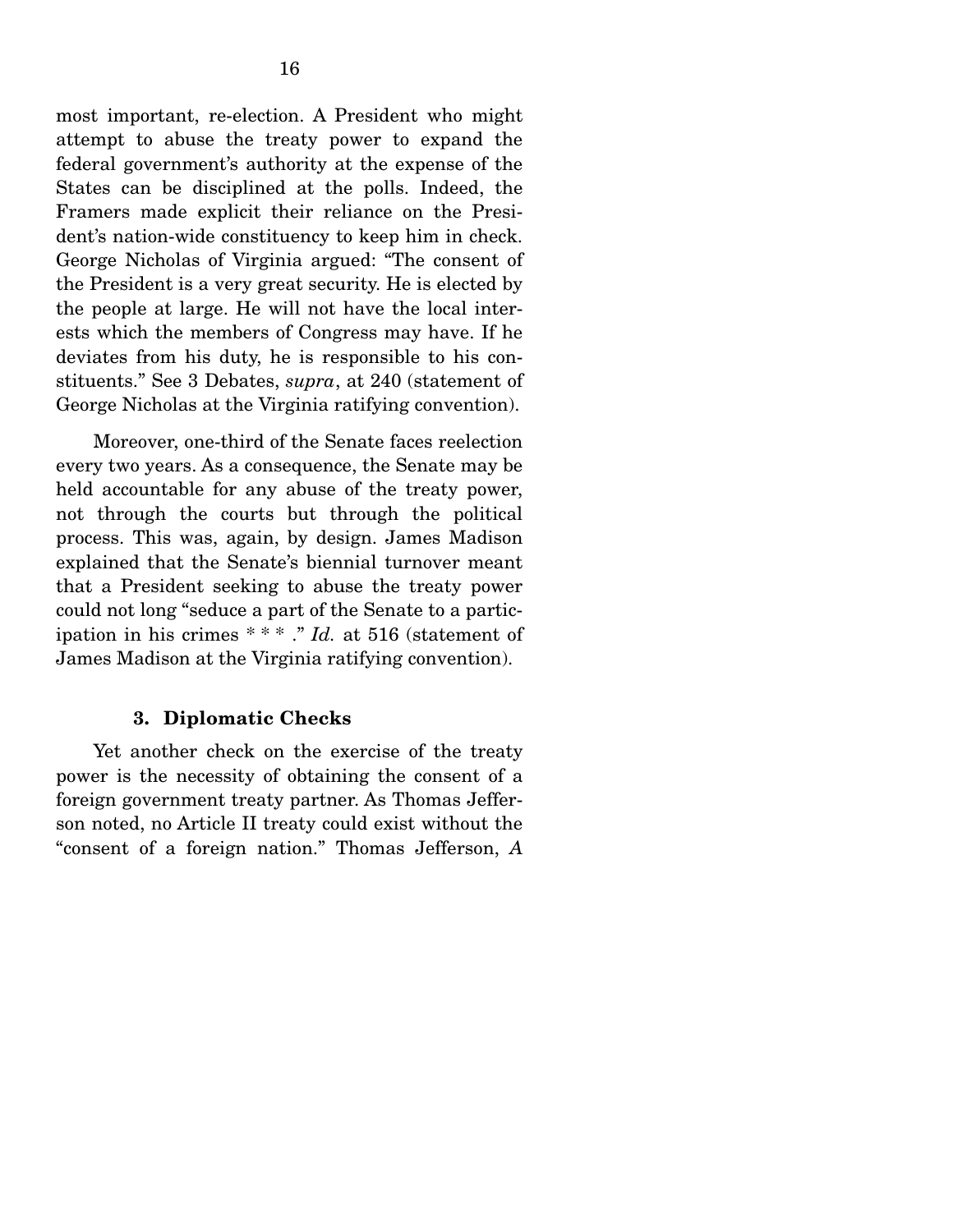*Manual of Parliamentary Practice: For the Use of the Senate of the United States (1812)* § 52, reprinted in *Jefferson's Parliamentary Writings* 353, 420 (Wilbur S. Howell ed., 1988). Implicit in this recognition is the fact that the treaty power is effectively limited to those matters for which the U.S. government can find a willing foreign state partner.

 It would be highly unlikely for a foreign state to enter into a treaty whose true purpose was to circumvent the limits imposed on the U.S. federal government's legislative power. Suggestions to the contrary lack any empirical support in centuries of treatymaking practice. See Mark Tushnet, *Federalism and International Human Rights in the New Constitutional Order*, 47 Wayne L. Rev. 841, 862 & n.99 (2001) ("Why would the negotiating partner simply do the U.S. treaty-maker a favor?"). And, indeed, in this case, there is no suggestion that the United States' treaty partners entered into the Convention for any reason other than to secure their mutual interests.

 The vast majority of foreign states with whom the United States enters treaties have substantial political limits on their own treaty-making authority. A recent empirical review of the treaty-making process of almost every country in the world concluded that "most states require that international law be made through a simple or absolute majority vote in the legislature." Oona A. Hathaway, *Treaties' End: The Past, Present, and Future of International Lawmaking in the United States*, 117 Yale L.J. 1236, 1272 (2008).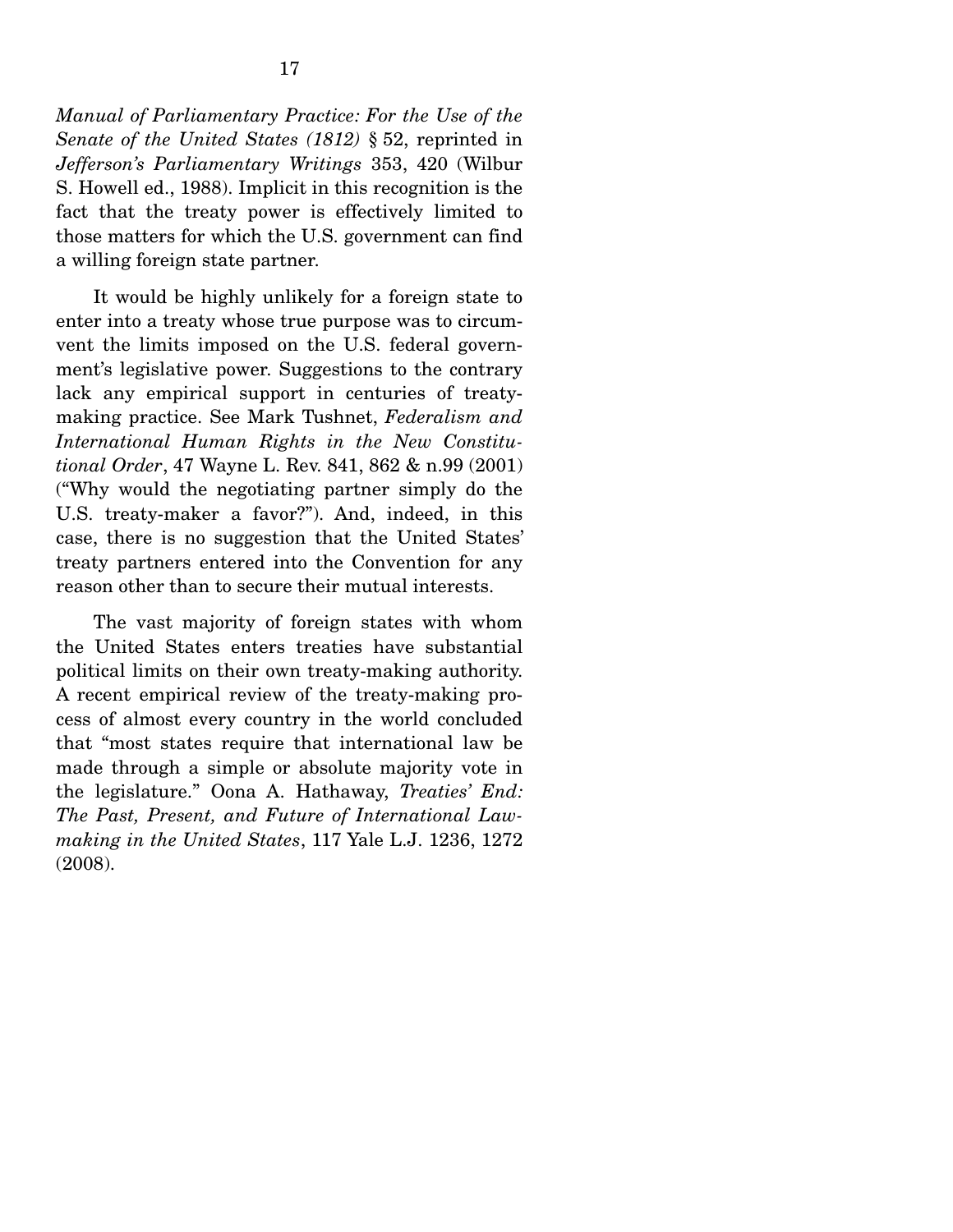#### **4. Rights-Protecting Checks**

 While these structural, political, and diplomatic checks protect against federal encroachment upon the prerogatives of the States, the courts have occasionally intervened to protect individual rights. It has always been clear that under the U.S. Constitution, treaties could not "alienate any great, essential right." 3 Debates, *supra*, at 514. The courts have consistently upheld this principle.

 "It would not be contended," this Court wrote in 1890, that the treaty power "extends so far as to authorize what the constitution forbids." *De Geofroy*, 133 U.S. at 267. Treaties may not "contravene any prohibitory words to be found in the Constitution." *Holland,* 252 U.S. at 433. There is an important distinction between the violation of affirmative constitutional guarantees and the violation of "some invisible radiation from the general terms of the Tenth Amendment." *Id.* at 434. The former is firmly prohibited, while the latter does not constrain the treaty power, *id.* at 433-434, because "[t]o the extent that the United States can validly make treaties, the people and the States have delegated their power to the National Government and the Tenth Amendment is no barrier." *Reid* v. *Covert*, 354 U.S. 1, 18 (1957) (plurality opinion) (holding that an international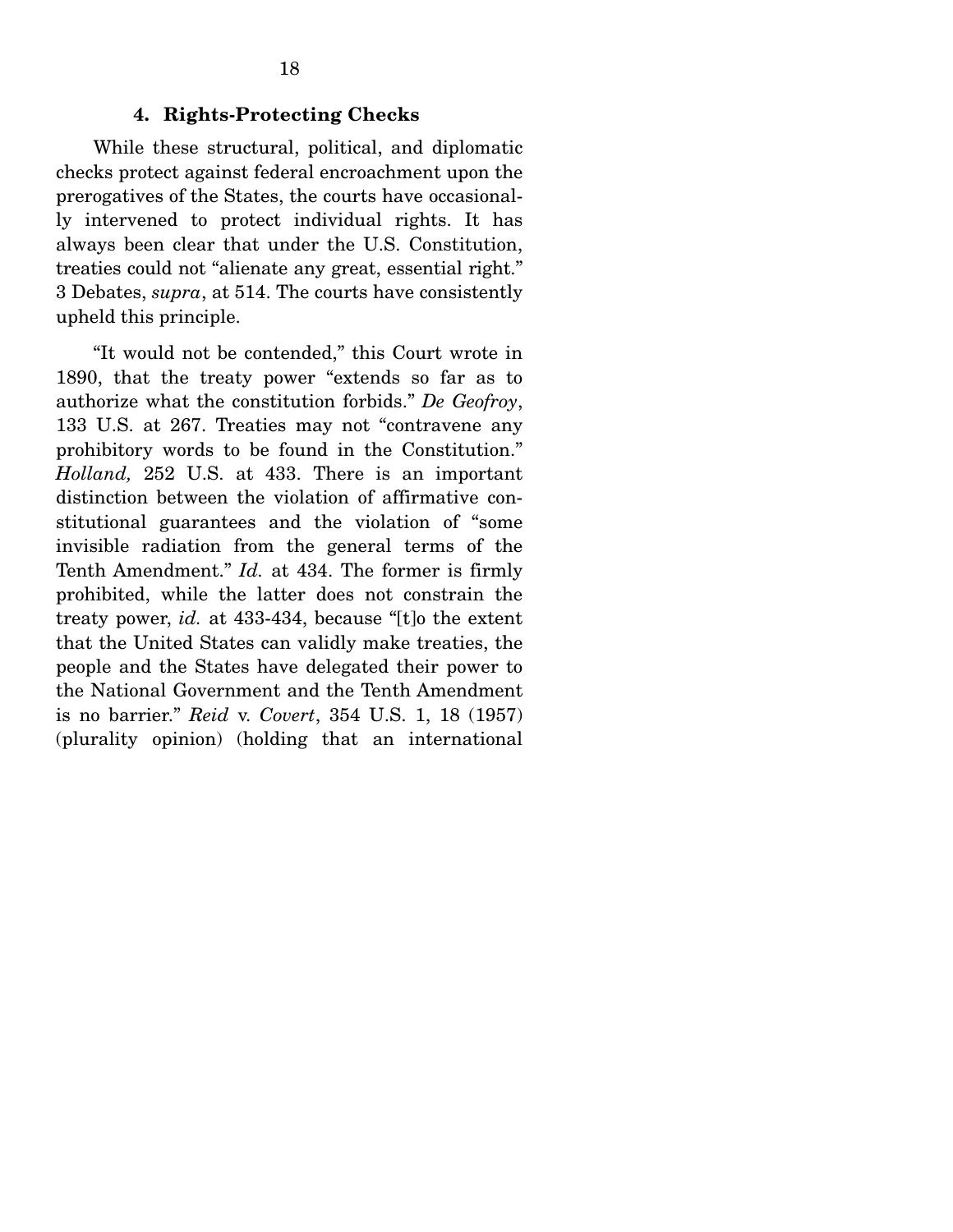agreement could not override an accused U.S. citizen's constitutional right to trial by jury). $^8$ 

#### **B. The Existing Checks on the Treaty Power Effectively Protect Federalism.**

 The empirical record demonstrates the effectiveness of the treaty system the Framers created, because it takes no less than an "extraordinary level of consensus" to conclude a traditional Article II treaty from negotiation through ratification. Hathaway, 117 Yale L.J. at 1312. Today, Article II treaties make up a vanishingly small portion of the international

<sup>8</sup> Seizing upon cases in which courts were confronted with intrusions upon individual rights, petitioner mistakenly characterizes the lower courts as "confus[ed]" by the proper scope of the treaty power. Pet. at 17. But the cases petitioner cites all stand for the undisputed proposition – not even at issue in this case – that a treaty may not intrude upon a citizen's individual constitutional rights. In *Charles T. Main Int'l, Inc.* v. *Khuzestan Water & Power Auth.,* 651 F.2d 800, 813 n.20 (1st Cir. 1981), the First Circuit affirmed that "neither the President nor Congress may exercise their powers so as to contravene the protections of the Bill of Rights, even when acting in the sphere of international relations." In *Plaster* v. *United States,* 720 F.2d 340, 348 (4th Cir. 1983)*,* the Fourth Circuit similarly affirmed that "the judiciary has jurisdiction to ensure that the Executive's power to extradite is not being exercised so as to violate individual constitutional rights" under the Due Process Clause. And in *In re Aircrash in Bali, Indonesia on April 22, 1974*, 684 F.2d 1301, 1309 (9th Cir. 1982), the Ninth Circuit concluded that a treaty "must withstand essentially the same tests as would domestic legislation against a claim that it denies rights guaranteed by the Constitution," including the rights of due process, equal protection, and the right to travel.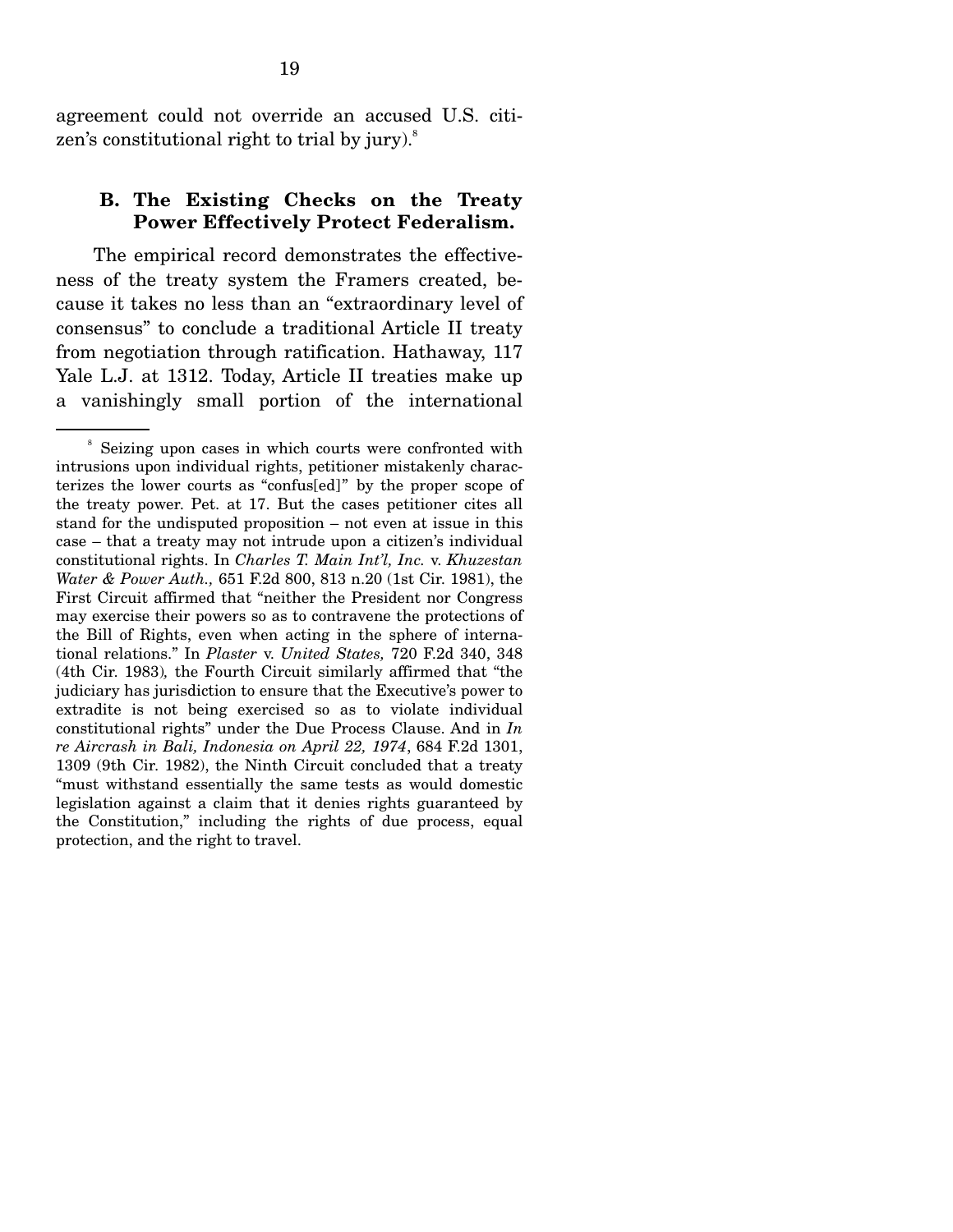agreements concluded by the United States (and those that require implementing legislation are still fewer). Moreover, when Article II treaties *are* ratified, the political branches take pains to excise or modify the treaty obligation to accommodate federalism principles. And where advisable, the federal government ordinarily accommodates federalism by tempering its enforcement strategies. By design, all of this federalism accommodation occurs without requiring court involvement, and these trends all point to the *de minimis* practical importance of the Court's intervening to resolve the legal issues in this case.

### **1. Article II Treaties Make Up a Vanishingly Small Portion of U.S. International Agreements.**

 Petitioner claims that "the question presented raises an especially important and recurring issue," Pet. at 16, and that "the need to enforce constitutional restraints on the treaty power is all the more pressing" because of a "recent trend[ ] " involving "the expanding scope and number of international treaties." Pet. at 32. Nothing could be further from the truth.

 In the modern era, traditional Article II treaties have been almost entirely supplanted by congressionalexecutive agreements. The number of treaties

<sup>9</sup> Congressional-executive agreements are authorized by both houses of Congress through the ordinary legislative (Continued on following page)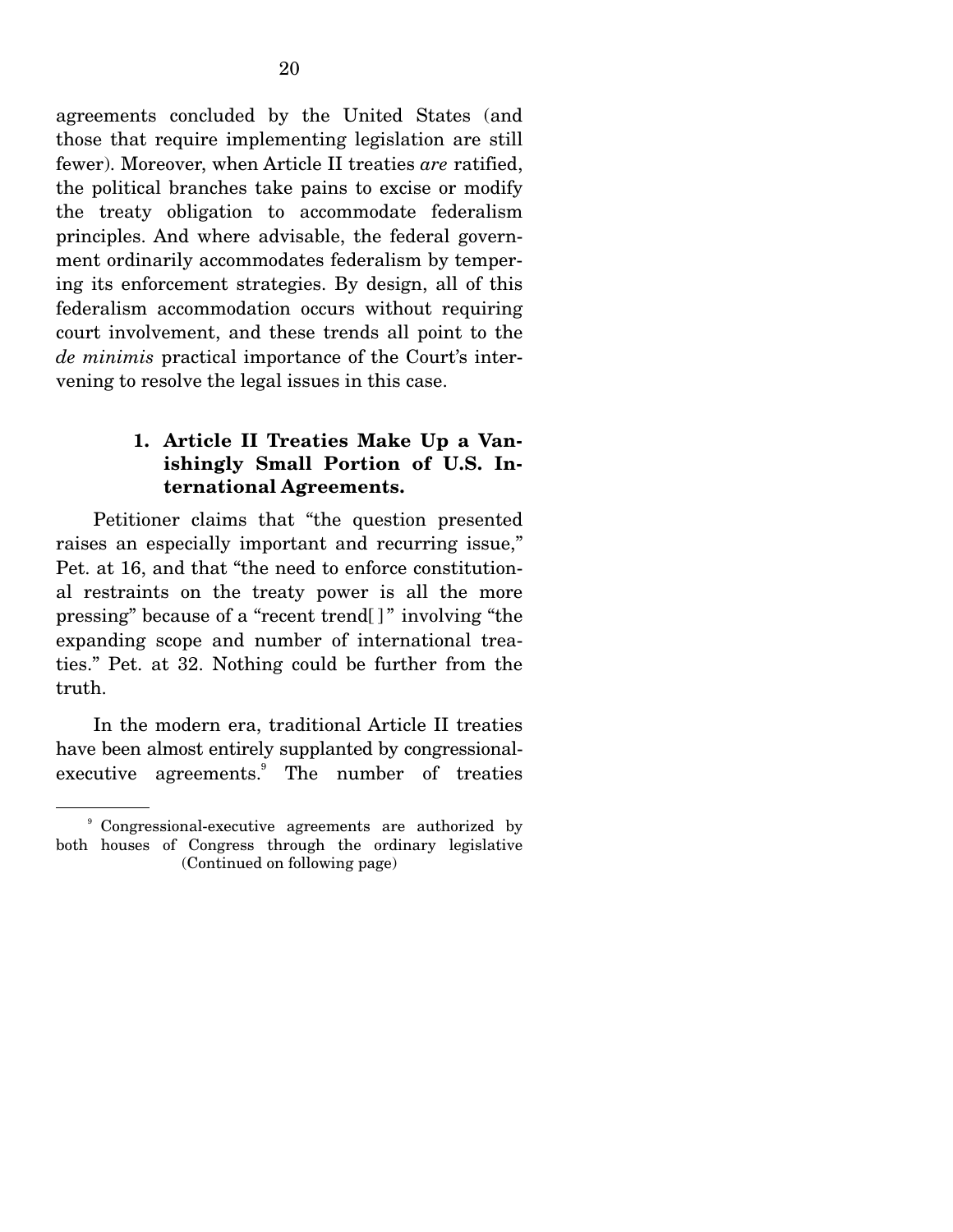approved each year has remained roughly the same since the Founding of the country despite an immense increase in other forms of international lawmaking beginning in the 1940s. Hathaway, 117 Yale L.J. at 1287-1288. In the last decade of the twentieth century, executive agreements – the vast majority of which were congressional-executive agreements – outnumbered Article II treaties by a ratio of approximately ten-to-one. *Id.* at 1287 ("249 treaties and 2857 executive agreements [were] concluded during this period.").

 More recently still, from 1997 to 2010, the federal government entered into about 15 treaties on average per year.10 The United States has ratified only two treaties during the 112th Congress: a Mutual Legal Assistance Treaty with Bermuda and an Investment Treaty with Rwanda. U.S. Senate, *Treaties Approved by the Senate During The Current Congress* (Sept. 26, 2011), http://www.senate.gov/pagelayout/ legislative/one\_ item\_and\_teasers/trty\_rtf.htm (last visited Sept. 30, 2012).

 Furthermore, only a small fraction of those Article II treaties require new implementing legislation. The vast majority of Article II treaties are either

process. Unlike Article II treaties, their scope is limited to Congress's enumerated powers under Article I. See Hathaway, 117 Yale L.J. at 1328-1329, 1339.

<sup>10</sup> See Oona A. Hathaway et al., *The Treaty Power: Its History, Scope and Limits*, 98 Cornell L. Rev. (forthcoming 2013) (manuscript at 57), http://ssrn.com/abstract=2155179.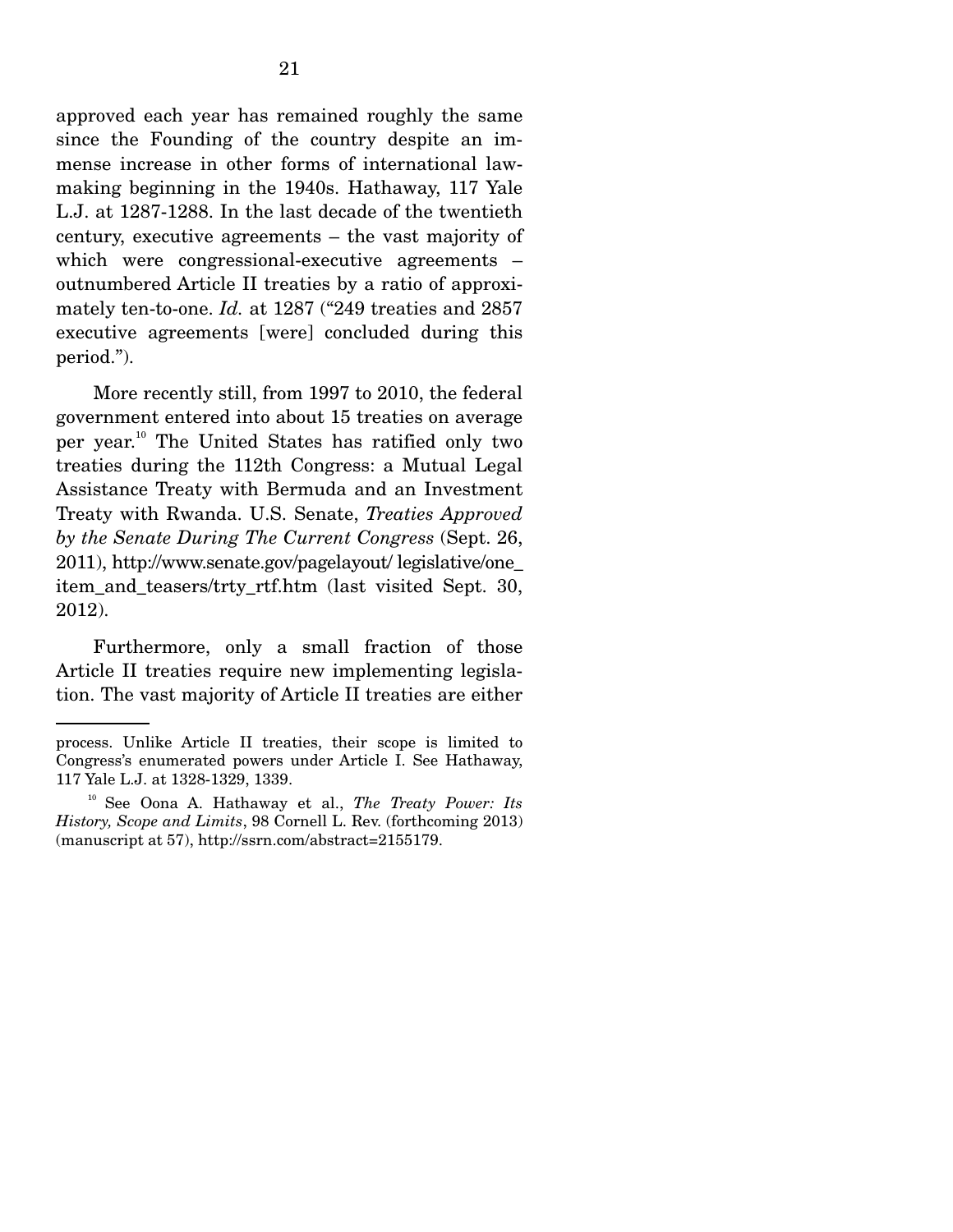self-executing or may be implemented using existing statutory authority. Between 1989 and 2010, only about one of ten Article II treaties expressly required new implementing legislation.<sup>11</sup>

 The historical record shows, moreover, that the Senate is much more likely to reject treaties that might implicate federalism concerns. Of the 14 submitted treaties that the Senate did not approve between 1997 and 2010, 11 were multilateral agreements, a category of treaties often cited as raising particular federalism concerns. See Hathaway et al., 98 Cornell L. Rev. (manuscript at 64). Because of the difficulty of securing approval of an Article II treaty that implicates areas of traditional state authority, the executive branch does not submit many such treaties to the Senate. Duncan B. Hollis, *Executive Federalism: Forging New Federalist Constraints on the Treaty Power*, 79 S. Cal. L. Rev. 1327, 1363 (2006) ("executive self-restraint on federalism grounds has become an increasingly visible feature of U.S. treatymaking").

 $11$  Analysis of treaties submitted from 1989 to 2004 was conducted using Christian L. Wiktor, *Treaties Submitted to the United States Senate: Legislative History, 1989-2004* (2006). Analysis of treaties submitted from 2005 to 2010 was conducted by searching the text of each individual treaty, along with the Message from the President of the United States, Letter of Transmittal, and Letter of Submittal for each treaty, for the words "self-executing" or "implementing." These documents are available online at Library of Cong., *THOMAS: Treaties*, http://thomas.loc. gov/home/treaties/treaties.html (last visited Sept. 30, 2012).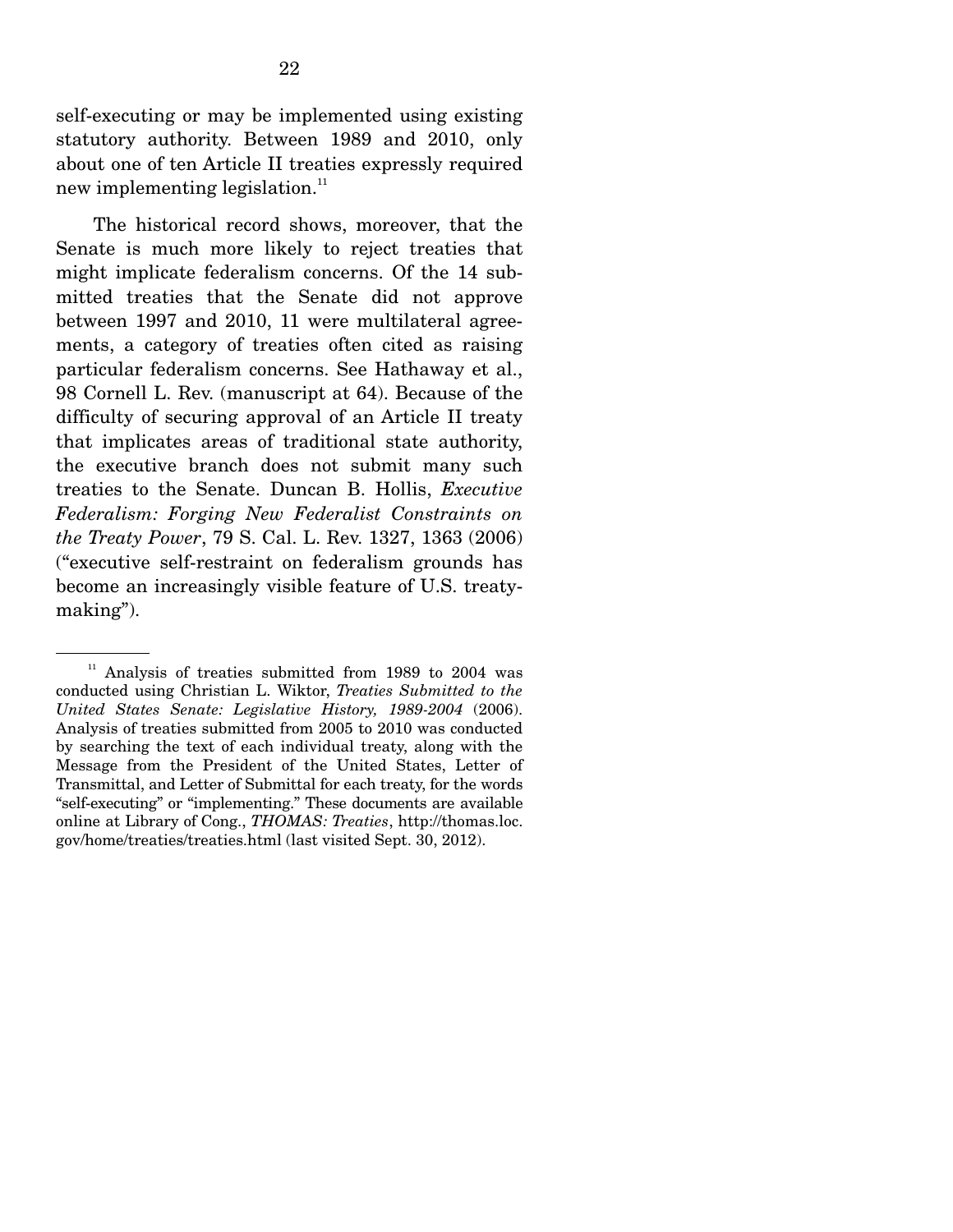#### **2. The Political Branches Address Federalism Concerns by Modifying Treaty Obligations.**

 The political branches regularly modify the content of treaty obligations to address federalism concerns. "Throughout U.S. history, the treatymakers have used their conditional consent powers to guard against undue intrusions on state prerogatives \* \* \* [t]he federalism clauses attached by the treatymakers to the U.S. ratification of modern human rights treaties reflect this tradition." Curtis A. Bradley & Jack L. Goldsmith, *Treaties, Human Rights, and Conditional Consent,* 149 U. Pa. L. Rev. 399, 409-410 (2000). The tailoring of U.S. treaty obligations to protect States' prerogatives occurs not only through modification of the treaty's text during negotiations but also through the addition of "Reservations, Understandings, or Declarations" (RUDs). A typical federalism RUD distributes implementation authority among federal, state, and local jurisdictions. Representative language can be found in reservations asserted by the United States to several major human rights treaties.<sup>12</sup> See Hathaway et al., 98 Cornell

<sup>&</sup>lt;sup>12</sup> See, *e.g.*, International Covenant on Civil and Political Rights, Apr. 2, 1992, S. Treaty Doc. No. 95-20; International Convention on the Elimination of All Forms of Racial Discrimination, June 21, 1994, S. Treaty Doc. No. 95-18; Convention Against Torture and Other Cruel, Inhuman, or Degrading Treatment or Punishment, Dec. 10, 1984, S. Treaty Doc. No. 100- 20.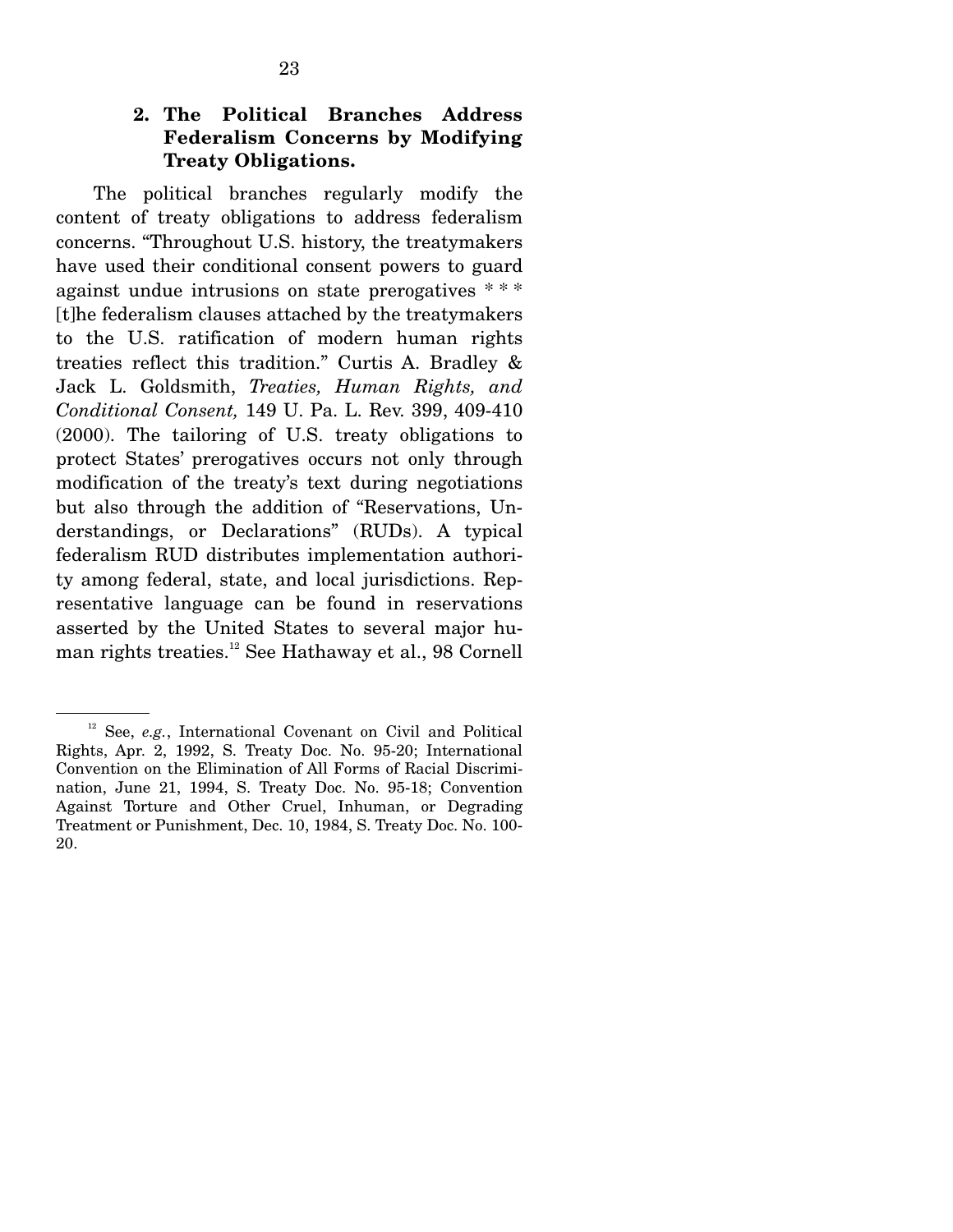L. Rev. (manuscript at 63-64) (describing federalismoriented RUDs commonly placed by the United States on major human rights treaties).

 Indeed, of the twenty-five international human rights treaties that the United Nations has identified as "core" treaties, the United States has signed 20 (80%), but the President has only submitted 17 (68%) to the Senate. *Id.* at 58. The Senate gave its advice and consent to only 12 (48%), placing explicit federalism RUDs on four. *Ibid.* Of the eight core treaties that the United States has joined without federalism RUDs, six involve international matters like armed conflict or genocide that are unlikely to raise federalism issues. *Ibid.* The remaining two were specifically tailored to avoid any conflict with state interests. $^{13}$ In addition, the transmittal package for the Convention on the Rights of Persons with Disabilities, which is currently under consideration in the Senate, includes an express federalism RUD. Letter of Transmittal, UN Convention on the Rights of Persons with Disabilities, S. Treaty Doc. No. 112-7, at 1 (2012),

<sup>&</sup>lt;sup>13</sup> Protocol Relating to the Status of Refugees art. VI(b), Jan. 31, 1967, 19 U.S.T. 6223, 606 U.N.T.S. 267 (the federal government must make a "favourable recommendation" to the States, but need not adopt legislation to ensure state compliance); United Nations Treaty Collection, *United Nations Convention to Combat Desertification* ("no changes" to existing laws "will be required to meet [U.S.] obligations under . . . the Convention"), http://treaties.un.org/Pages/ShowMTDSGDetails. aspx?src=UNTONLINE&tabid=2&mtdsg\_no=XXVII-10&chapter= 27&lang= en#EndDec (last visited Sept. 30, 2012).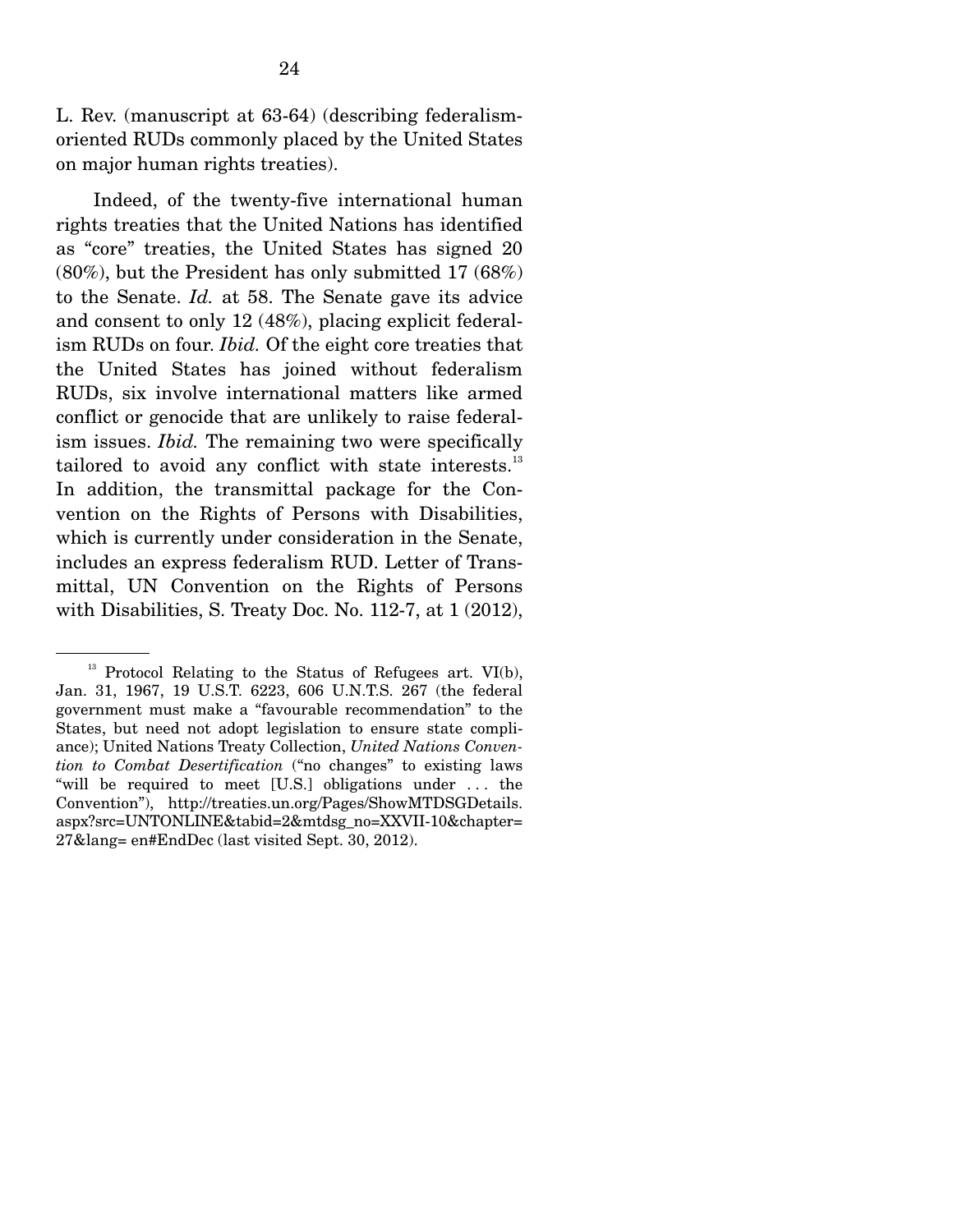http://www.gpo.gov/fdsys/pkg/CDOC-112tdoc7/pdf/CDOC-112tdoc7.pdf.

## **3. The United States Ordinarily Accommodates Federalism Values by Tempering Its Enforcement Strategies.**

 When a treaty obligation of the United States involves matters traditionally subject to state regulation, the United States frequently accommodates federalism concerns by relying on state implementation. Hathaway et al., 98 Cornell L. Rev. (manuscript at 72-75) (describing "bottom-up federalism"). It has done so without court intervention, on the basis of the political branches' judgment about the best way to carry out the country's treaty obligations.

 For example, the United States frequently relies on existing state laws to enforce its obligations under the two optional protocols to the Convention on the Rights of the Child to which it is a party. Hollis, 79 S. Cal. L. Rev*.* at 1382-1383. The Convention on the Form of an International Will has been implemented thus far exclusively through state implementing legislation. See Julian G. Ku, *The Crucial Role of the States and Private International Law Treaties*, 73 Mo. L. Rev. 1063, 1067 (2008).

 In each case in which the United States has relied on States to implement treaty obligations, it has done so not because a court *required* it to do so, as petitioner would have it. Pet. at 26. It was instead